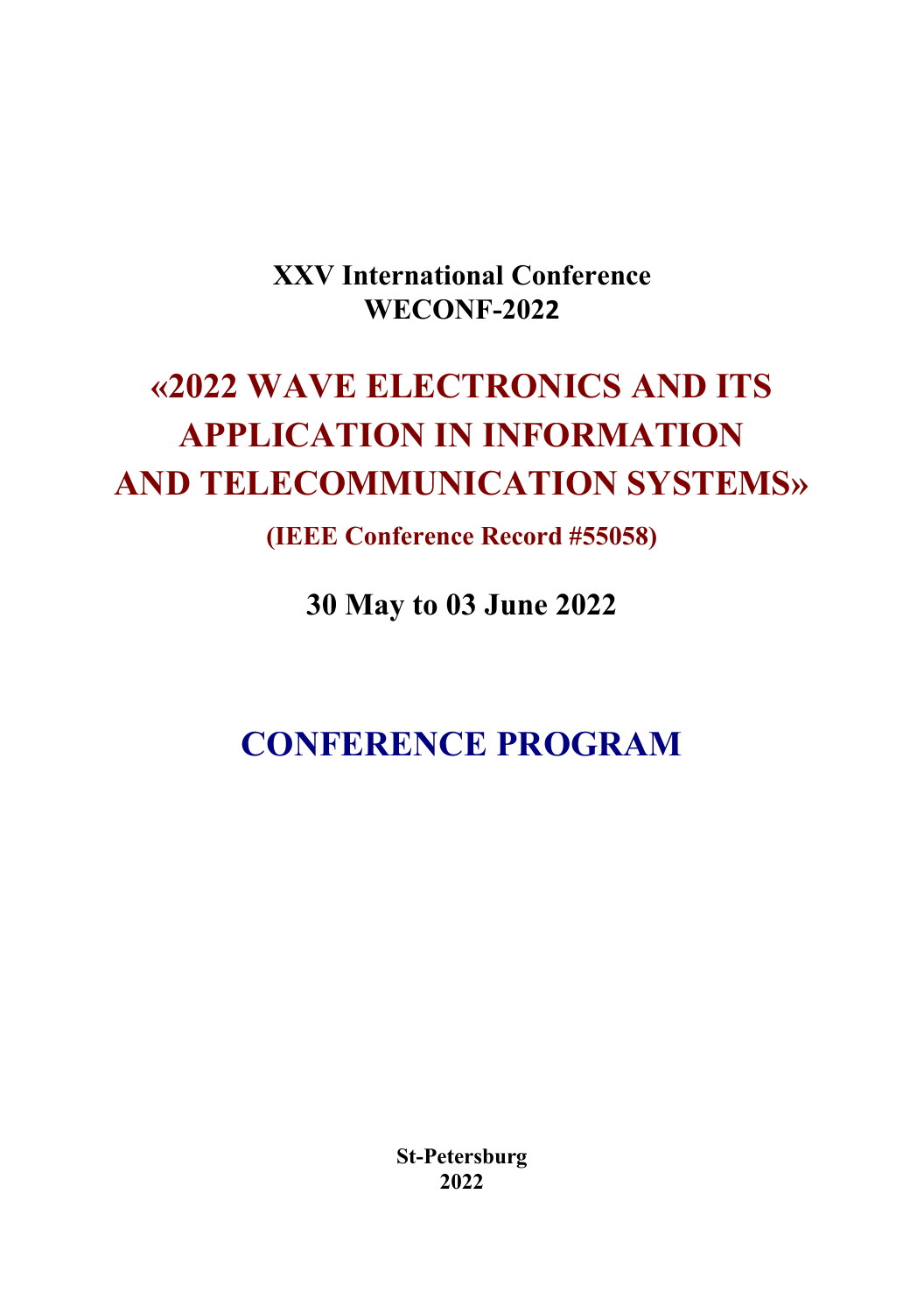# **CONFERENCE ORGANIZERS**

SAINT PETERSBURG STATE UNIVERSITY OF AEROSPACE INSTRUMENTATION (ST. PETERSBURG, RUSSIA)

IEEE – INSTITUTE OF ELECTRICAL AND ELECTRONICS ENGINEERS

INSTITUTE OF RADIO AND INFORMATION SYSTEMS – IRIS (VIENNA, AUSTRIA)

INSTITUTE OF RADIOENGINEERING AND ELECTRONICS OF RUSSIAN ACADEMY OF SCIENCES (MOSCOW, RUSSIA)

MEDIA PUBLISHER LLC (MOSCOW, RUSSIA)

# **CONFERENCE SECTIONS\***

- **CHAPTER 1. Acoustooptics** (*Акустооптика*)
- **CHAPTER 2. Acoustoelectronics** (*Акустоэлектроника*)
- **CHAPTER 3. Methods and devices of information processing** (*Методы и устройства обработки информации*)
- **CHAPTER 4. Data processing and transmission in information and telecommunication systems**

(*Обработка и передача информации в инфокоммуникационных системах*)

**CHAPTER 5. Round table «Acoustoelectronics and acoustooptics: problems, prospects and applications»**

> (*Круглый стол «Акустооптика и акустоэлектроника: проблемы, перспективы и области применения»*)

- **CHAPTER 6. Electromechanics and control systems**  (*Встроенные микроэлектронные системы*)
- **CHAPTER 7. Microelectronic Embedded Systems** (*Электромеханика и системы управления*)
- **CHAPTER 8. Modeling and situational quality management in electronics and instrumentation**

 (*Моделирование и ситуационное управление качеством в радиоэлектронике и приборостроении*)

# **CHAPTER 9. Instrumentation and Intelligent Transportation Systems**

(*Приборостроение и интеллектуальные транспортные системы*)

\*Доклады в программе внутри секций перечислены в алфавитном порядке по фамилии первого автора. По согласованию с председателем секции порядок следования докладов может быть изменен.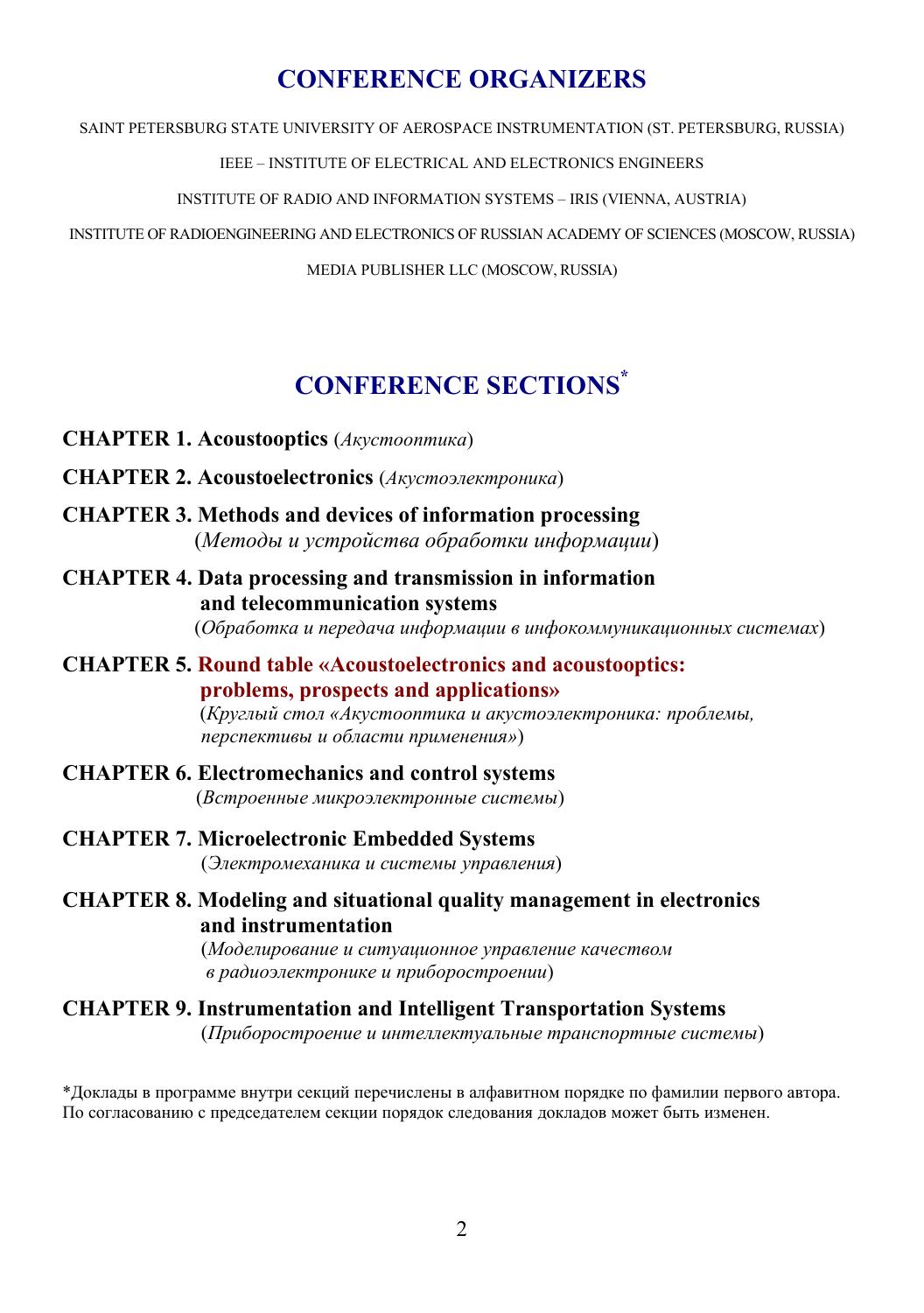#### **Technical program committee**

Chairman of the Program Committee **Oleg V. Varlamov***, Professor, Russia, Senior member IEEE*

Vice Chairman of the Program Committee **Vasily I. Kazakov,** *PhD, Russia*

Program Committee Coordinator **Elena R. Khasianova,** *Scientific Secretary of Russian (Moscow) IEEE Circuits and Systems (CAS04) Chapter, Member IEEE* 

Conference Publication Program Coordinator **Svetlana S. Dymkova,** *Media Publisher Group, Member IEEE* 

#### **Members of the program committee**

**Yakimov A.,** *Professor – Chairman, Russia* **Timofey Ya. Shevgunov,** *PhD, Russia, Senior member IEEE*  **Zavyalov S***., PhD, Russia* **Kulak G.,** *Professor, Belorussia* **Moskaletz O.,** *PhD, Russia* **Kirshina I.,** *PhD, Russia* **Vostrikov A.,** *PhD, Russia* **Trofimov A.,** *PhD, Russia* **Ovchinnikov A.,** *PhD, Russia* **Fedorenko S.,** *PhD, Russia* **Solyonyj S.,** *PhD, Russia* **Chabanenko A.,** *PhD, Russia*  **Nazarevich S.,** *PhD, Russia*

#### **Members of Working Group**

**Kazakov V***. – Head*  **Makarova Y. Khoroshilova L. Eremeeva A. Anreeva K. Paraskun A. Veresova A. Serdiuk K. Khvorostyanaya E. Vataeva E. Organizing Committee** 

**Bugaev A.,** *Academician – Chairman, Russia* **Antokhina Yu.A.,** *Rector of SUAI – Co-Chairman, Russia*  **Ovodenko A.,** *President of SUAI – Co-Chairman, Russia*

#### **Organizing Committee Members**

**Kulakov S.,** *Professor, Russia* **Balakshy V.,** *Professor, Russia* **Bely V.,** *corresponded-member of the National Academy of Sciences, Belorussia* **Bestugin A***., Professor, Russia* **Doberstein S.,** *PhD, Russia* **Losev K.,** *Professor, Russia* **Pozhar V.,** *Doctor of technical science, Russia*  **Sergeev M.,** *Professor, Russia* **Turlikov A.,** *Professor, Russia* **Shakin O.,** *Professor, Russia* **Shishlakov V.,** *Professor, Russia* **Bezateev S.,** *PhD, Russia* **Machikhin A.S.,** *Professor, Russia*  **Olenev V.L.***, PhD, Russia*  **Kaliendo C.,** *PhD, Italy*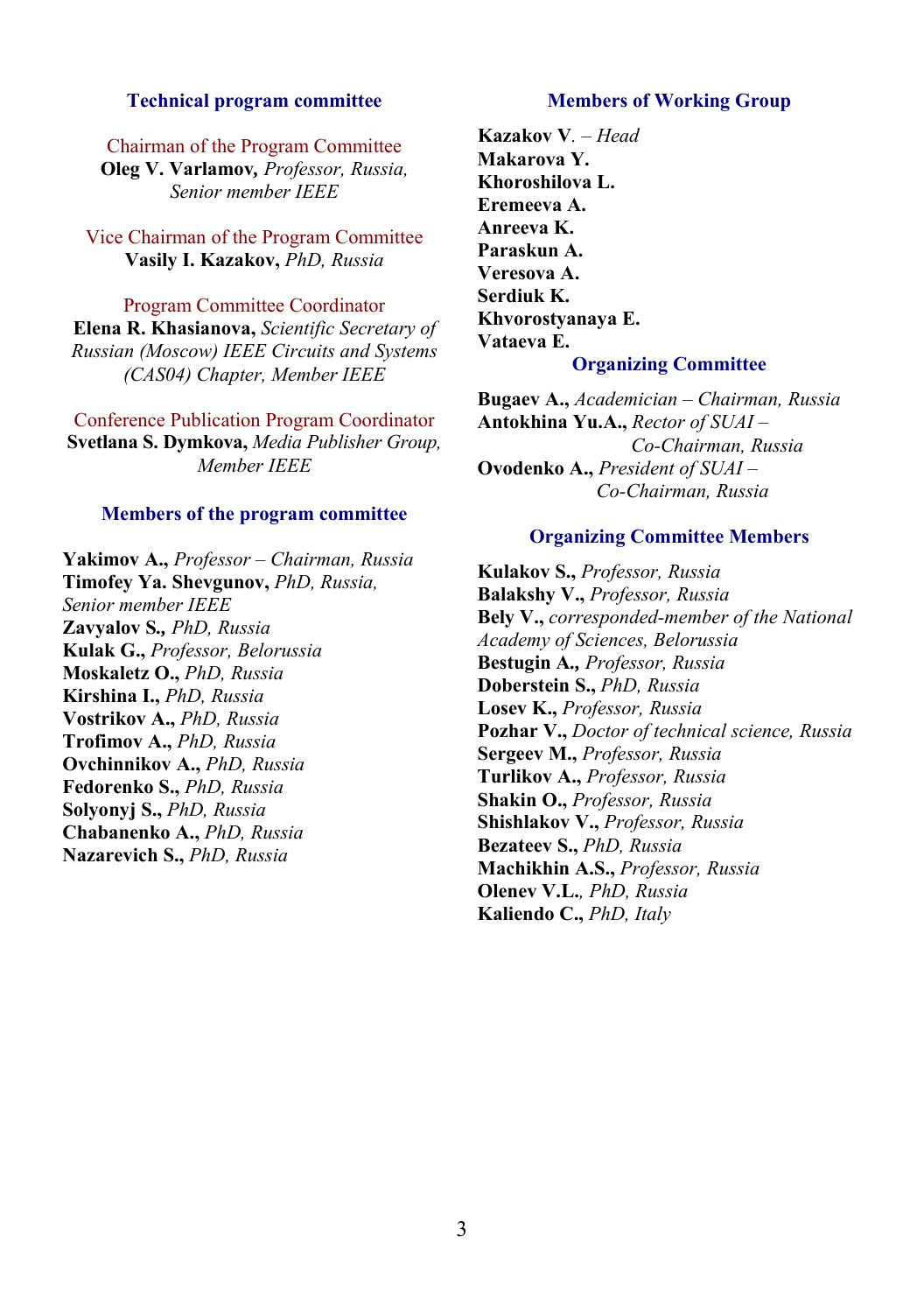# **MAY 30 (10:30 – 14:30)**

# **10:30 – 11:00 REGISTRATION OF PARTICIPANTS**

# **11:00 – 11:30 CONFERENCE OPENING**

# **11:30 – 14:30 PLENARY SESSION**

# **MAY 31 – JUNE 2**

# **SECTION MEETINGS**

#### **JUNE 3 (11:00 – 12:00)**

# **CLOSING OF THE CONFERENCE. SUMMING UP, AWARDING THE BEST SPEAKERS**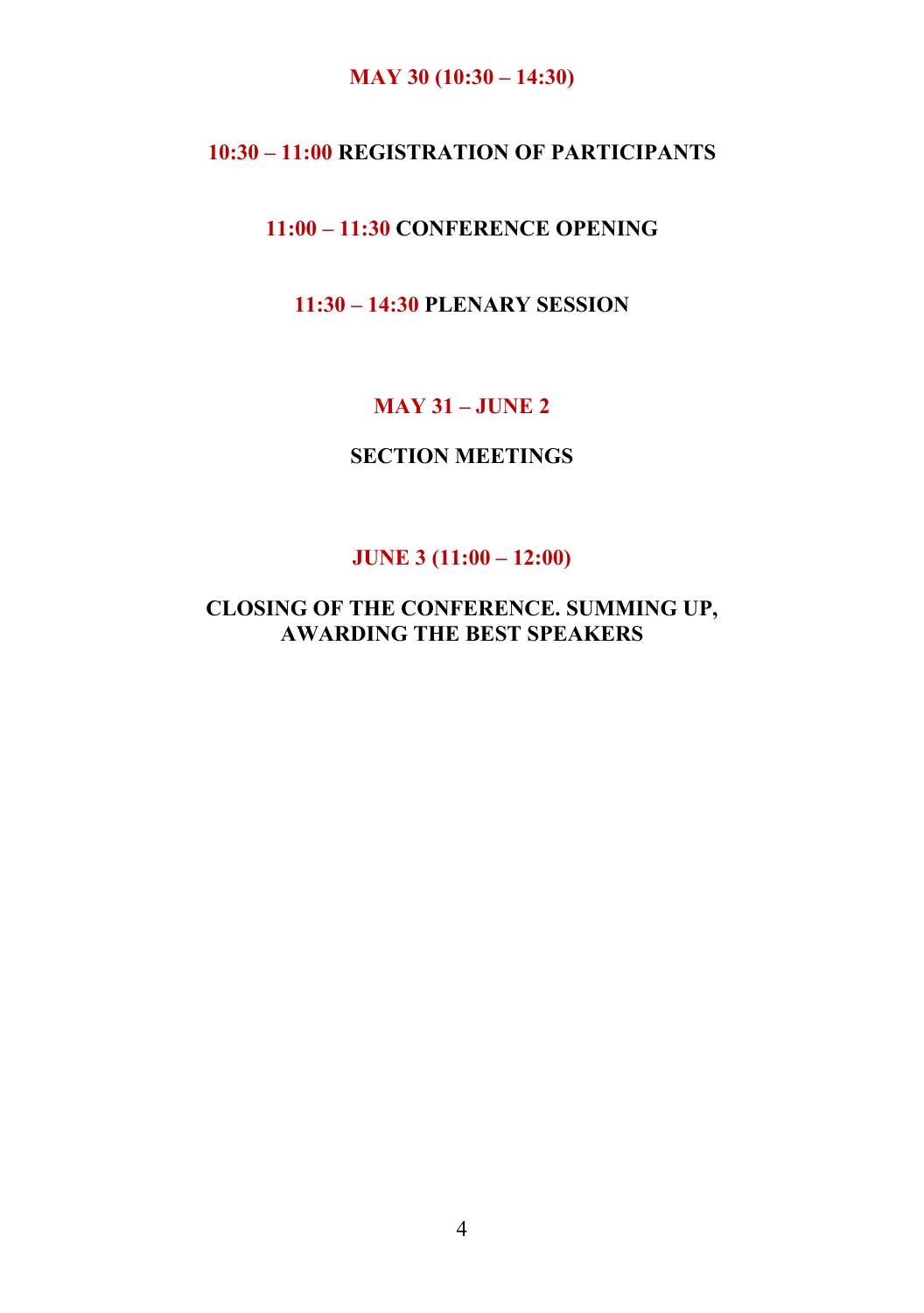# **MAY 31 (10:00 – 17:00)**

# **CHAPTER 1 ACOUSTOOPTICS**

**S.P. Anikin, A.I. Chizhikov, V.V. Gurov, V.Ya. Molchanov, K.B. Yushkov**  *National University of Science and Technology MISIS, Moscow, Russia*  **GENERALIZED APPROACH TO SYNTHESIS OF ACOUSTO-OPTIC FILTER TRANSFER FUNCTIONS BASED ON FRESNEL TRANSFORM** 

**A.S. Beliaeva, G.E. Romanova**  *ITMO. ITMO University, St. Petersburg, Russia*  **A.S. Beliaeva, Y.A. Ryvkina, D.R. Ryabov**  *Saint-Petersburg State University of Aerospace Instrumentation, Saint-Petersburg, Russia*  **DESIGN FEATURES OF A TUNABLE SOURCE BASED ON AN ACOUSTO-OPTICAL TUNABLE FILTER** 

**Vladimir N. Belyi, Nikolai S. Kazak, Nikolai A. Khilo**  *Institute of Physics of the NAS of Belarus, Minsk, Belarus*  Piotr A. Khilo *Sukhoi State Technical University of Gomel, Gomel, Belarus*  **ACOUSTOOPTIC DIFFRACTION OF BESSEL LIGHT BEAMS OF HALF-INTEGER ORDER IN ANISOTROPIC CRYSTALS** 

**G.V. Kulak**  *Mozyr State Pedagogical University named after I.P Shamyakin, Mozyr, Belarus*  **A.P. Ropot** 

*Institute of Physics of the NAS of Belarus, Minsk, Belarus* 

**O.V. Shakin**  *Saint-Petersburg State University of Aerospace Instrumentation, Saint-Petersburg, Russia*  **COLLINEAR ACOUSTO-OPTICAL FILTRATION OF POLYCHROMATIC AIRY LIGHT BEAMS IN UNIAXIAL CRYSTALS** 

#### **S.V. Kulakov**

*Saint-Petersburg State University of Aerospace Instrumentation, Saint-Petersburg, Russia*  **G.V. Kulak**  *Mozyr State Pedagogical University named after I.P Shamyakin, Mozyr, Belarus*  **A.P. Makarevich**  *Institute of Physics of the NAS of Belarus, Minsk, Belarus*  **O.V. Shakin** 

*Saint-Petersburg State University of Aerospace Instrumentation, Saint-Petersburg, Russia*  **ACOUSTO-OPTICAL MODULATION OF AIRY LIGHT BEAMS IN CRYSTALS**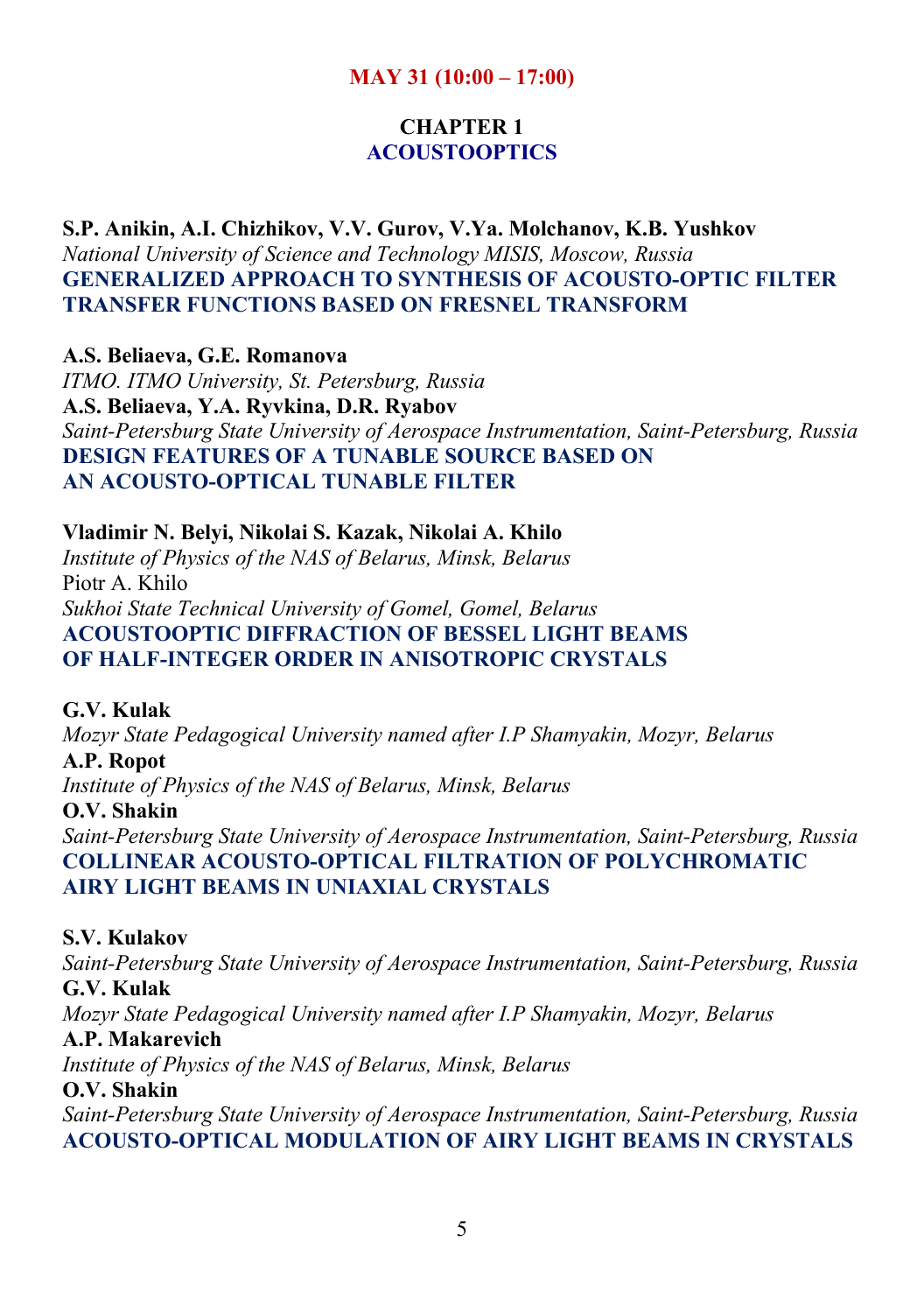# **M.I. Kupreychik, V.I. Balakshy, S.N. Mantsevich**  *Lomonosov Moscow State University, Moscow, Russia*  **SPECTRAL-POLARIZATION ACOUSTO-OPTIC FILTRATION BASED ON ALPHA-IODIC ACID BIAXIAL CRYSTALS**

# **M.V. Marunin, N.V. Polikarpova**

*Lomonosov Moscow State University, Faculty of Physics, Moscow, Russia*  **POLARIZATION OF ACOUSTIC MODES IN A TWO-DIMENSIONAL PHONONIC CRYSTAL** 

**V.Ya. Molchanov, K.B. Yushkov, P.V. Kostryukov, N.F. Naumenko, A.N. Darinskii**  *National University of Science and Technology MISIS, Moscow, Russia*  **ACOUSTO-OPTIC DISPERSIVE DEVICES FOR HIGH-POWER PULSED LASER OPTICS** 

# **A.I. Morozov, V.E. Pozhar**

*Scientific and Technological Center of Unique Instrumentation of Russian Academy of Sciences, Moscow, Russia*  **STUDY OF ACOUSTO-OPTICAL FILTER CHARACTERISTICS** 

**IN FREQUENCY MODULATION MODE** 

### **N.V. Polikarpova, E.A. Djakonov, I.K. Chizh**

*Lomonosov Moscow State University, Faculty of Physics, Moscow, Russia*  **INVESTIGATION OF THE ACOUSTIC WAVES BEHAVIOR AT THE MULTIPLE REFLECTION IN PARATELLURITE CRYSTAL** 

# **M.O. Sharikova, A.A. Bykov**

*NRU "Moscow Power Engineering Institute", Moscow, Russia; Scientific and Technological Center of Unique Instrumentation of RAS, Moscow, Russia*  **Y.A. Eliovich, V.I. Akkuratov, Yu.V. Pisarevsky**  *FSRC «Crystallography and Photonics» of RAS, Moscow, Russia*  **HYPERSPECTRAL VISUALISATION OF CRYSTALL INTERNAL STRUCTURE** 

**Sergey Titov, Lydia Zykova**  *Scientific and Technological Center of Unique Instrumentation of RAS, Moscow, Russia*  **Chih-Chung Huang**  *National Cheng Kung University, Tainan, Taiwan*  **Alexander Burlakov**  *Moscow State University, Moscow, Russia*  **Aleksey Bogachenkov**  *Institute of Biochemical Physics of RAS, Moscow, Russia*  **HIGH-FREQUENCY ULTRASOUND ECHOCARDIOGRAPHY OF HEART ACTIVITY OF DANIO RERIO EMBRYO**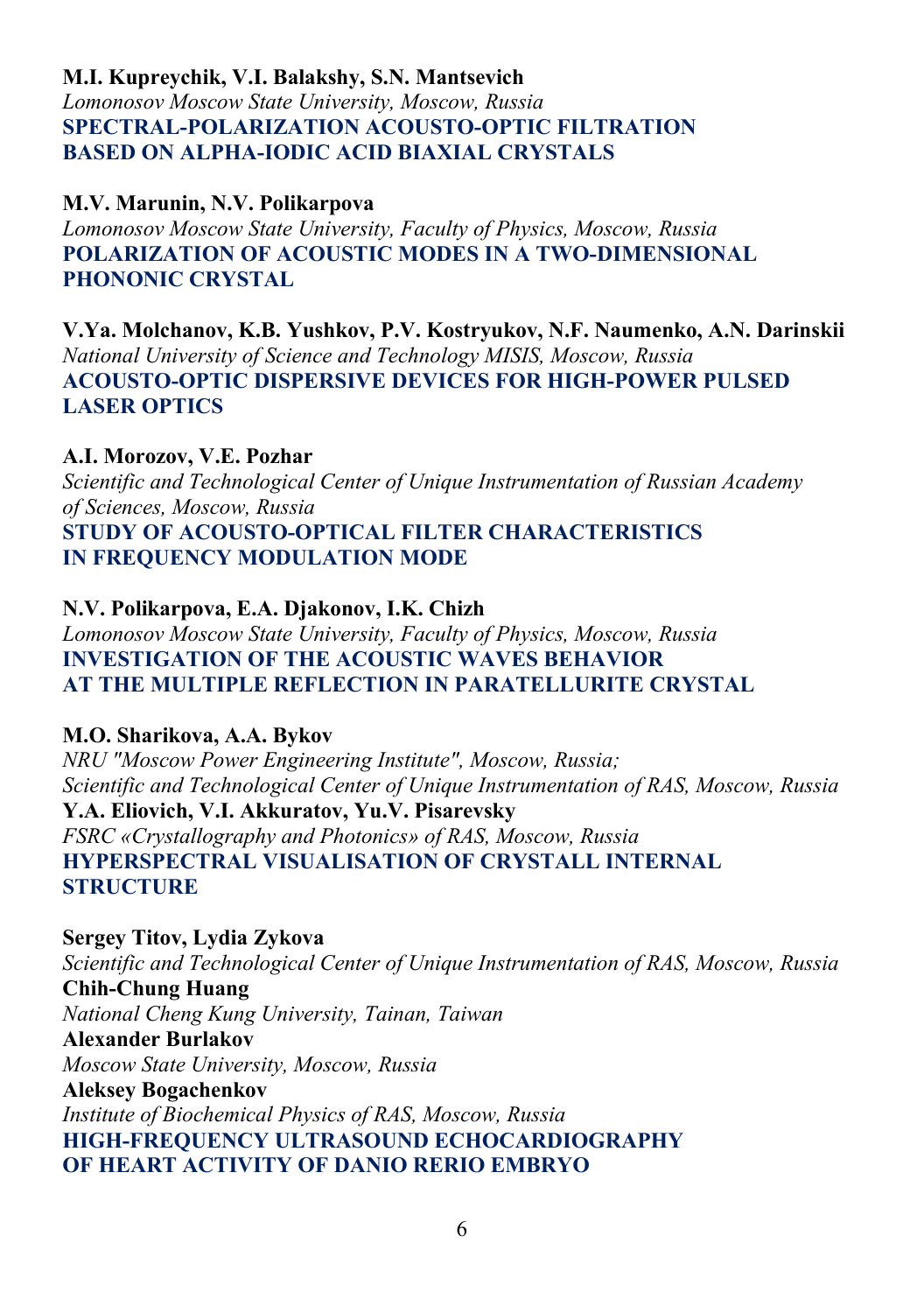# **MAY 31 (10:00 – 17:00)**

# **CHAPTER 2 ACOUSTOELECTRONICS**

#### **O.L. Balysheva**

*Saint-Petersburg State University of Aerospace Instrumentation, Saint-Petersburg, Russia*  **SAW FILTERS SUBSTRATES FOR 5G FILTERS** 

### **T.V. Chernysheva, O.B. Popov, K.V. Orlov, P.S. Sapronov**

*Moscow Technical University of Communications and Informatics, Moscow, Russia*  **NOTICEABILITY OF PHASE DISTORTIONS IN CONSONANSE** 

### **A.G. Kozlov, T.N. Torgash**

*Omsk Scientific Center SB RAS (Institute of Radiophysics and Physical Electronics), Omsk, Russia* 

# **ANALYTICAL STUDY OF MICROELECTRONIC PIEZOELECTRIC RESONATORS BASED ON BULK ACOUSTIC WAVES WITH AN ALUMINUM-ALUMINUM OXIDE FILM ELECTRODE**

#### **Svetlana N. Kurilkina, Vladimir N. Belyi**

*Institute of Physics of the NAS of Belarus, Minsk, Belarus*  **Sergei V. Kulakov**  *Saint-Petersburg State University of Aerospace Instrumentation, Saint-Petersburg, Russia*  **SPIN ANGULAR MOMENTUM OF BESSEL ACOUSTIC BEAMS IN TRANSVERSLY ISOTROPIC CRYSTALS** 

**O.B. Popov, T.V. Chernysheva, K.V. Orlov, P.S. Sapronov**  *Moscow Technical University of Communications and Informatics, Moscow, Russia*  **RECOGNIZABILITY OF THE SUBSTITUTION OF A CONTINUOUS SOUND SIGNAL BY A DISCRETELY CHANGING SOUND SIGNAL** 

**T.N. Torgash, A.G. Kozlov, N.A. Chirikov, V.I. Strunin**  *Omsk Scientific Center SB RAS (Institute of Radiophysics and Physical Electronics), Omsk, Russia*  **INVESTIGATION OF TEMPERATURE EFFECT ON ELECTRICAL CHARACTERISTICS OF SOLIDLY MOUNTED RESONATOR** 

**A.R. Zhezherin, A.S. Paraskun**  *Saint-Petersburg State University of Aerospace Instrumentation, Saint-Petersburg, Russia*  **ANALYSIS POSSIBILITY APPLICATION SAW STRUCTURE FOR TEMPERATURE SENSOR**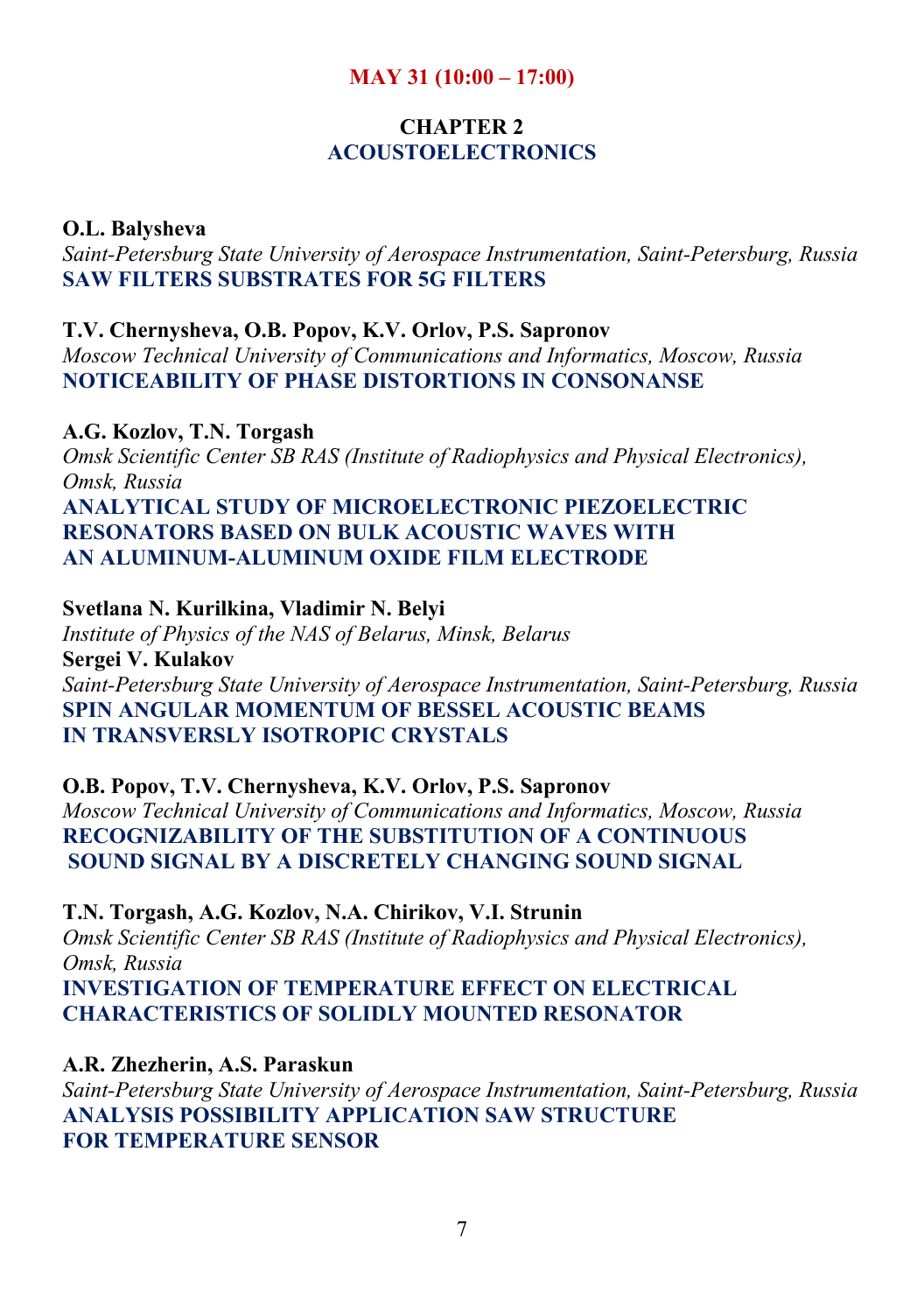# **JUNE 1 (10:00 – 17:00)**

# **CHAPTER 3. METHODS AND DEVICES OF INFORMATION PROCESSING**

# **Polina Y. Afonichkina** *(Member IEEE)***, Dmitry S. Silnov, Natalia M. Leonova, Alexey D. Modyaev**  *National Research Nuclear University MEPhI (Moscow Engineering Physics Institute), Moscow, Russia*

**MODEL OF PASSIVE ENDURE ECHOLOCATION** 

# **A.R. Bestugin, A.D. Filin**

*Saint-Petersburg State University of Aerospace Instrumentation, Saint-Petersburg, Russia*  **THE CONCEPT OF THE DEVELOPMENT OF VIRTUAL ELECTRONIC COMPLEXES WITH COGNITIVE FUNCTIONS FOR THE TRAINING OF AVIATION SPECIALISTS** 

# **S.V. Dvornikov, Bestugin A.R., Dvornikov S.S.**

*Saint-Petersburg State University of Aerospace Instrumentation, Saint-Petersburg, Russia*  **EVALUATION OF IMMUNITY OF SIGNALS WITH POSITION-PULSE MODULATION IN OPTICAL COMMUNICATION CHANNELS** 

**Sergey S. Dvornikov** 

*Military avademy of commynication, VAS, Saint-Petersburg, Russia*  **Sergey V. Dvornikov**  *Saint-Petersburg State University of Aerospace Instrumentation, Saint-Petersburg, Russia*  **NOISE IMMUNITY OF DUAL MODULATION SIGNALS** 

**Alexandr K. Ermakov, Timur I. Tagaev, Nikolai V. Povarenkin**  *Saint-Petersburg State University of Aerospace Instrumentation, Saint-Petersburg, Russia*  **INVESTIGATION OF THE MUSIC SUPER-RESOLUTION ALGORITHM FOR THE TASKS OF MEASURING THE ANGULAR COORDINATES OF LOW-FLYING TARGETS** 

# **A.D. Filin, I.A. Kirshina**

*Saint-Petersburg State University of Aerospace Instrumentation, Saint-Petersburg, Russia*  **EVALUATION OF THE EFFECTIVENESS OF THE INTRODUCTION OF AVIATION VIRTUAL ELECTRONIC POLYGONS IN AVIATION** 

**Grigoriy A. Fokin** (*Member IEEE*)**, Ilya V. Grishin**  *The Bonch-Bruevich Saint Petersburg State University of Telecommunications, Saint-Petersburg, Russia*  **DIRECTION OF ARRIVAL POSITIONING REQUIREMENTS FOR LOCATION-AWARE BEAMFORMING IN 5G MMWAVE UDN**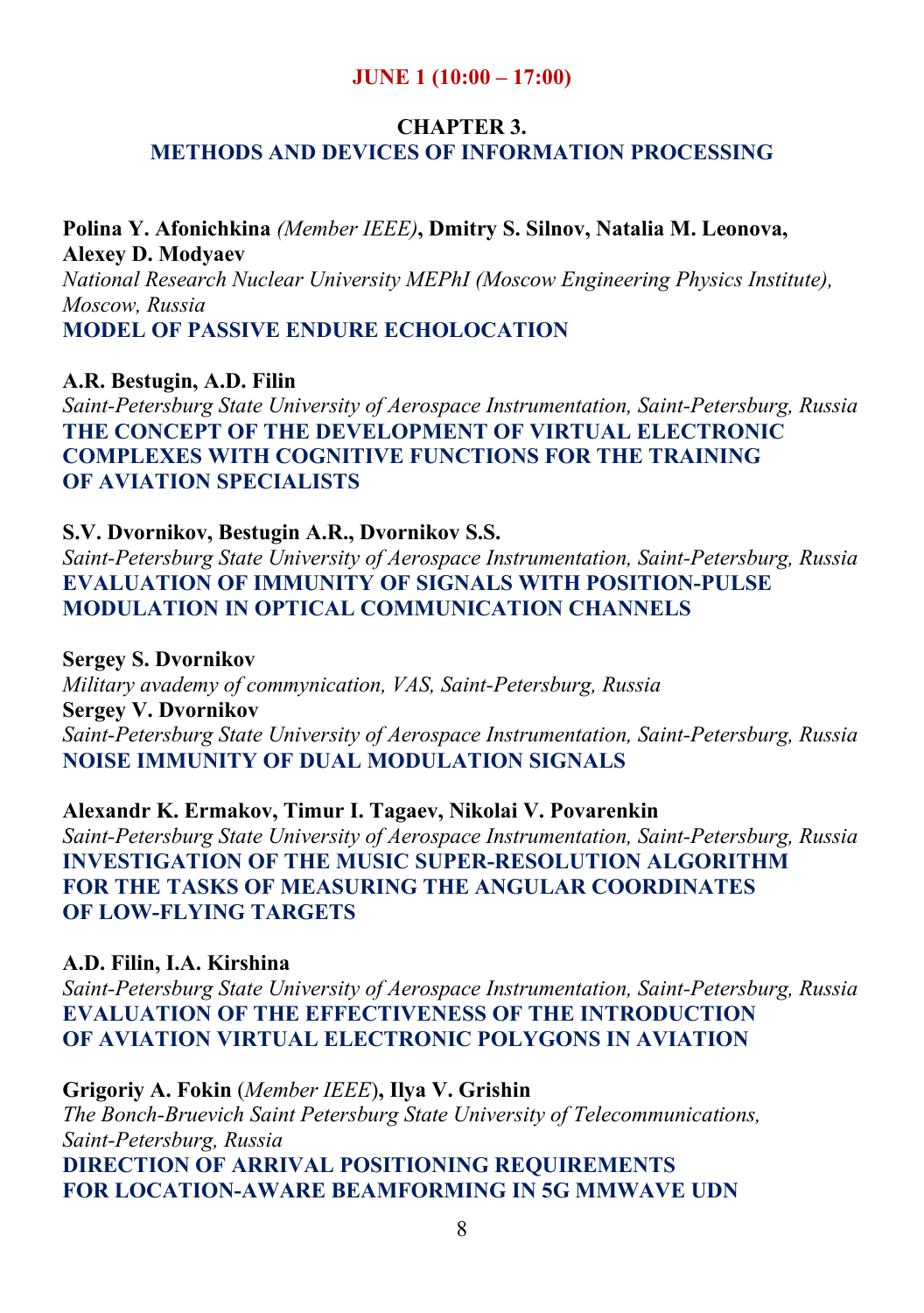# **S.E. Grychkin, E.P. Stroganova**

*Moscow Technical University of Communications and Informatics, Moscow, Russia*  **INFLUENCING FACTORS AND UNCERTAINTY IN MEASUREMENTS OF TRANSMITTING RADIO ELECTRONIC EQUIPMENT CHARACTERISTICS** 

# **Anastasia V. Guryleva, Valeriya I. Bukova**

*Scientific and Technological Center of Unique Instrumentation, Russian Academy of Sciences, Moscow, Russia; Bauman Moscow State Technical University, Moscow, Russia* 

**Alexander S. Machikhin** 

*Scientific and Technological Center of Unique Instrumentation, Russian Academy of Sciences, Moscow, Russia* 

**APPLICATION SOFTWARE FOR VISUALIZATION AND QUANTIFICATION OF CAPILLARY NETWORKS** 

**A.A. Ivanov** (*Member IEEE*), **E.P. Denisenko, P.E. Denisenko, A.A. Lustina, V.D. Andreev** 

*Kazan National Research Technical University n. a. A.N. Tupolev-KAI, Kazan, Russia*  **HARDWARE-SOFTWARE SPECTRUM ANALYZER FOR RADIOPHOTONIC DEVICES FOR DOPPLER FREQUENCY SHIFT AND ITS SIGN MEASUREMENT** 

### **Vasily I. Kazakov**

*Saint-Petersburg State University of Aerospace Instrumentation, Saint-Petersburg, Russia*  **THERMAL CONVECTIVE FLOW REGISTRATION BY LASER BEAMS SPATIAL CHARACTERISTICS ANALYSIS** 

### **I.A. Kirshina, S.V. Dvornikov, S.S. Dvornikov**

*Saint-Petersburg State University of Aerospace Instrumentation, Saint-Petersburg, Russia*  **SIGNAL DETECTION AND LOCALISATION IN THE PROCESSED INPUT IMPLEMENTATION MONITORED RADIO COMMUNICATION LINE** 

### **Dmitry A. Kostenko**

*Peter the Great St.-Petersburg Polytechnic University, Saint-Petersburg, Russia*  **Anton A. Sentsov**  *Saint-Petersburg State University of Aerospace Instrumentation, Saint-Petersburg, Russia*  **Sergey A. Ivanov**  *JSC «SCPA «Leninets», Saint Petersburg, Russia*  **APPLICATION OF COGNITIVE TECHNOLOGIES IN SOLVING THE RECOGNITION TASK** 

**Valery N. Kovregin, Galina M. Kovregina, Aleksei S. Murzaev**  *Saint-Petersburg State University of Aerospace Instrumentation, Saint-Petersburg, Russia*  **METHOD FOR DETECTION/IDENTIFICATION OF SEVERAL AIR OBJECTS WITH A COMPLEX SPECTRUM IN RADARS WITH QUASI-CONTINUOUS CHIRP RADIATION**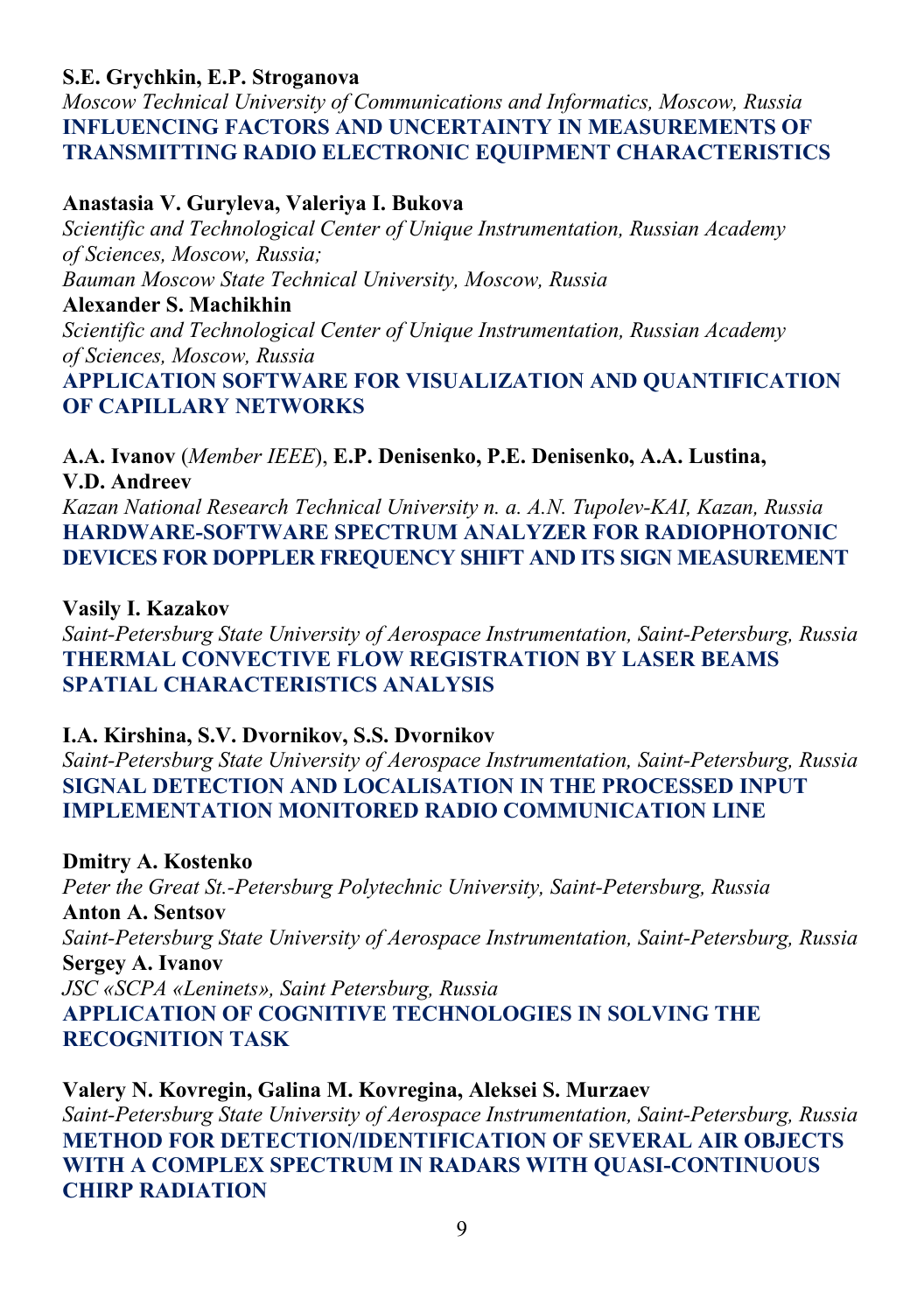# **V.F. Lebedev** (*Member IEEE*)

*Saint-Petersburg State University of Aerospace Instrumentation, Saint-Petersburg, Russia; ITMO University, Saint Petersburg, Russia* 

# **PECULIARITIES OF THE STRUCTURE ANALYSES AND IMPURITY COMPOSITION OF HPHT- DIAMONDS AT LASER-INDUCED SURFACE TRANSFORMATION**

# **Oleg S. Litvinov, Aleksandr N. Zabelin**

*Bauman Moscow State Technical University, Moscow, Russia*  **COMPARISON OF INTERFERENCE SUPPRESSION ALGORITHMS IN ADAPTIVE ANTENNA ARRAYS BASED ON NEURAL NETWORK, KALMAN AND TRADITIONAL CONTROL** 

# **A.I. Lyashenko, M.O. Sharikova, V.A. Kukushkin, O.V. Polschikova**

*Scientific and Technological Center of Unique Instrumentation, Russian Academy of Sciences, Moscow, Russia* 

# **Y.V. Pichugina**

*Prokhorov General Physics Institute, Russian Academy of Sciences, Moscow, Russia; The Russian Federal Nuclear Center – All-Russian Scientific Research Institute of Experimental Physics, Sarov, Russia*  **7-WAVELENGTH PULSED LASER SYSTEM** 

# **Andrei A. Monakov** (*Member IEEE*)

*Saint-Petersburg State University of Aerospace Instrumentation, Saint-Petersburg, Russia*  **TARGET VELOCITY ESTIMATION IN SYNTHETIC APERTURE RADARS USING THE MELLIN MATCHED FILTER** 

# **Dmitry O. Moskaletz**  *Saint-Petersburg State Electrotechnical University (LETI), Saint-Petersburg, Russia*  **Oleg D. Moskaletz, Vasily I. Kazakov**  *Saint-Petersburg State University of Aerospace Instrumentation, Saint-Petersburg, Russia*  **Pavel V. Bondar**  *Saint-Petersburg State Electrotechnical University (LETI), Saint-Petersburg, Russia*  **FINITE APERTURE PHOTODETECTORS IN OPTICAL INFORMATION PROCESSING DEVICES**

### **O.D. Moskaletz, K.V. Serdiuk, V.I. Kazakov, A.S. Paraskun**

*Saint-Petersburg State University of Aerospace Instrumentation, Saint-Petersburg, Russia*  **MULTI-ALTERNATIVE AUTOMATIC CONTROL BASED ON SPECTRAL MEASUREMENTS BY DIFFRACTION DEVICES IN THE OPTICAL RANGE**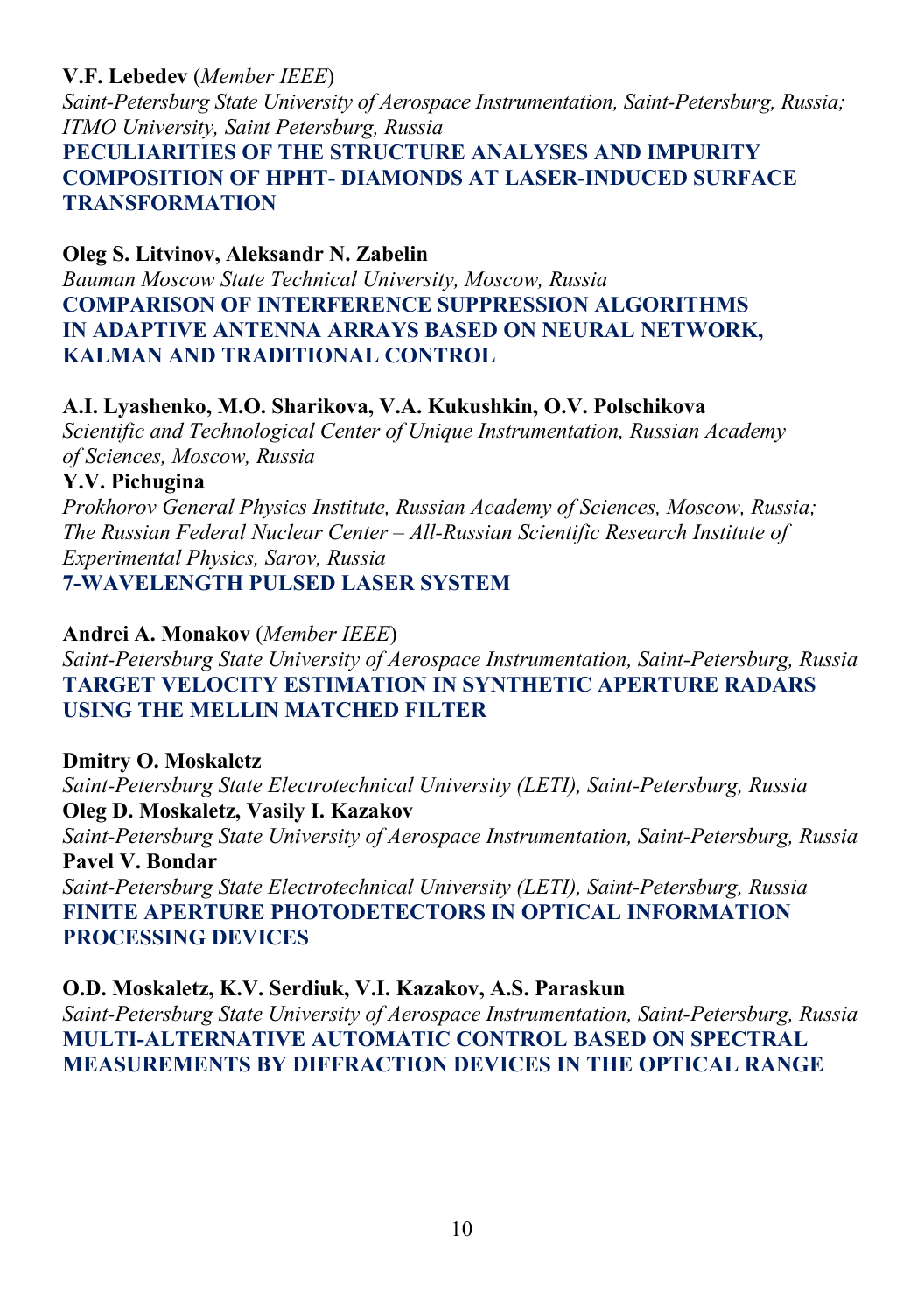**D.A. Muzafarov, N.V. Povarenkin, T.I. Tagaev, A.K. Ermakov**  *Saint-Petersburg State University of Aerospace Instrumentation, Saint-Petersburg, Russia*  **IMPLEMENTATION OF THE MUSIC SUPER-RESOLUTION ALGORITHM, APPLIED TO THE DIGITAL ANTENNA ARRAY OF A RADAR STATION FOR DETECTING LOW-FLYING TARGETS** 

#### **Ruslan V. Sharapov**

*Murom Institute, Vladimir State University, Murom, Russia*  **USING LINEAR REGRESSION FOR WEATHER PREDICTION** 

**Alexander V. Sorokin** *(Member IEEE)***, Alex P. Shepeta**  *Saint-Petersburg State University of Aerospace Instrumentation, Saint-Petersburg, Russia*  **ANALYSIS OF THE CURRENT APPROACHES TO ANTI-COLLISION IDENTIFICATION OF PASSIVE IDENTIFICATION TAGS** 

**T.I. Tagaev, N.V. Povarenkin, D.A. Muzafarov, A.K. Ermakov**  *Saint-Petersburg State University of Aerospace Instrumentation, Saint-Petersburg, Russia*  **ABOUT COMPARATION OF SEQUENTIAL SUPERRESOLUTION ALGORYTHMS FOR DISTINGUSHING TARGETS SEPARATED BY SMALL ANGLE** 

**A.A. Tarasenkov, A.A. Monakov** *(Member IEEE) Saint-Petersburg State University of Aerospace Instrumentation, Saint-Petersburg, Russia*  **A LOW LEVEL RADAR ALTIMETER WITH PHASE LOCKED LOOP ESTIMATOR** 

**Valentina I. Teplikova,**  *JSC "Kotlin-Novator", Saint-Petersburg, Russia*  **Anton A. Sentsov, Sergey A. Nenashev**  *Saint-Petersburg State University of Aerospace Instrumentation, Saint-Petersburg, Russia*  **ANALYSIS OF THE RADIATION PATTERN OF A FLAT MULTI-ELEMENT ACTIVE PHASED ARRAY ANTENNA** 

**Ilya V. Tokarevskiy**  *JSC "Kotlin-Novator", Saint-Petersburg, Russia*  **Anton A. Sentsov, Mikhail B. Sergeev**  *Saint-Petersburg State University of Aerospace Instrumentation, Saint-Petersburg, Russia*  **FEATURES OF MATRIX MASKING OF DIGITAL RADAR IMAGES**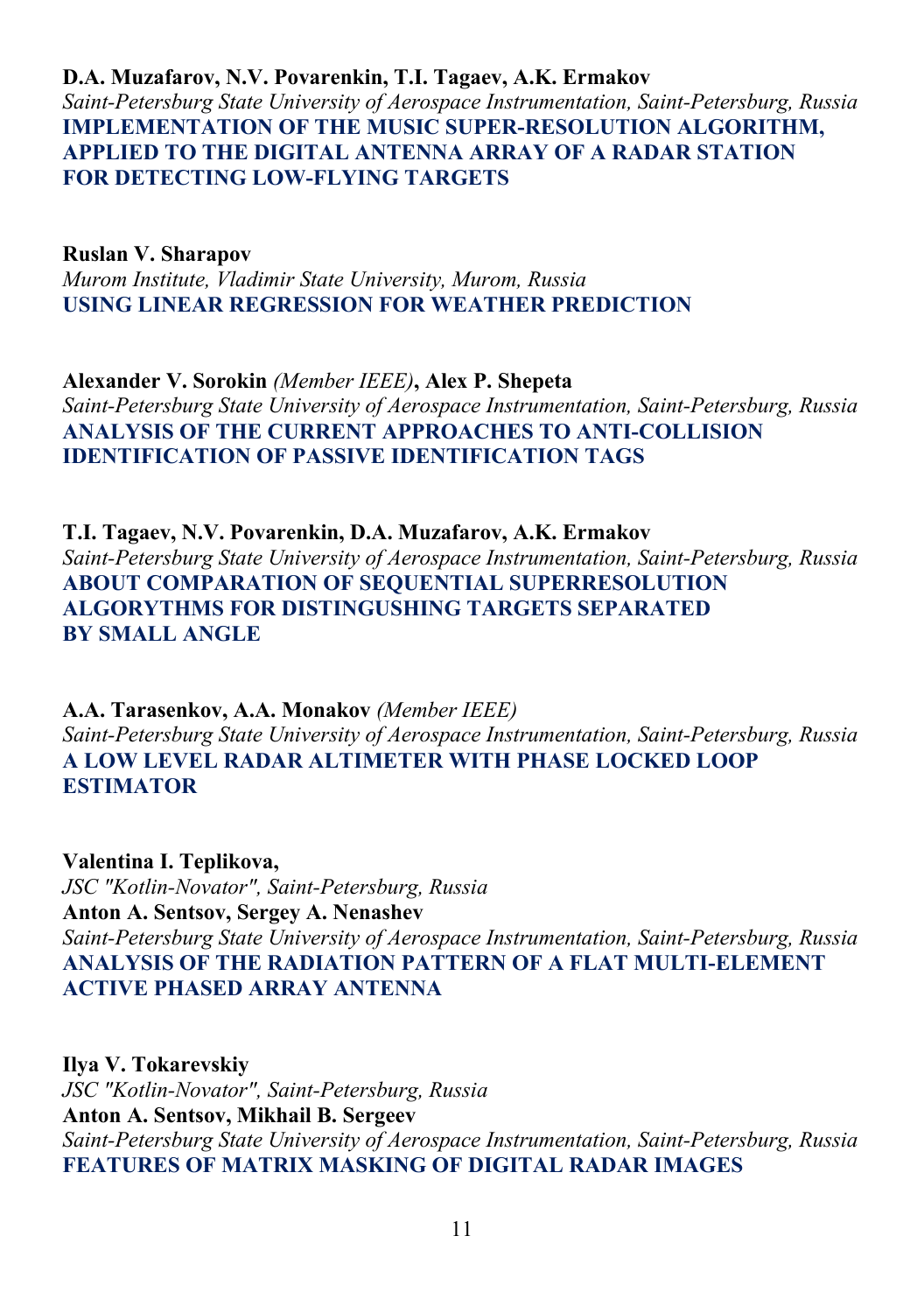#### **V.A. Tyurinova**

*Saint-Petersburg State University of Aerospace Instrumentation, Saint Petersburg, Russia*  **G.M. Wattimena** 

*State Polytechnic of Ambon, Indonesia* 

# **D.A. Shepeta**

*Saint-Petersburg State University of Aerospace Instrumentation, Saint-Petersburg, Russia*  **ALGORITHMS FOR INPUT SIGNALS SIMULATION OF COMPLEX SYSTEMS SYNTHESIZED BASED ON EMPIRICAL DATA** 

**M.A. Vaganov** 

*Saint-Petersburg State University of Aerospace Instrumentation, Saint-Petersburg, Russia*  **SPECTROSCOPIC SYSTEM FOR COMBUSTION PROCESSES DIAGNOSTIC OF GASEOUS HYDROCARBONS** 

# **Vladimir Yu. Volkov**

*Saint-Petersburg State Electrotechnical University (LETI), Saint-Petersburg, Russia; Saint-Petersburg State University of Aerospace Instrumentation, Saint-Petersburg, Russia*  **DETECTION AND SELECTION OF COMPACT OBJECTS IN IMAGES** 

**A.N. Yakimov, A.R. Bestugin, I.A. Kirshina**  *Saint-Petersburg State University of Aerospace Instrumentation, Saint-Petersburg, Russia*  **PARAMETRIC OPTIMIZATION OF THE CORNER REFLECTOR OF ELECTROMAGNETIC WAVES**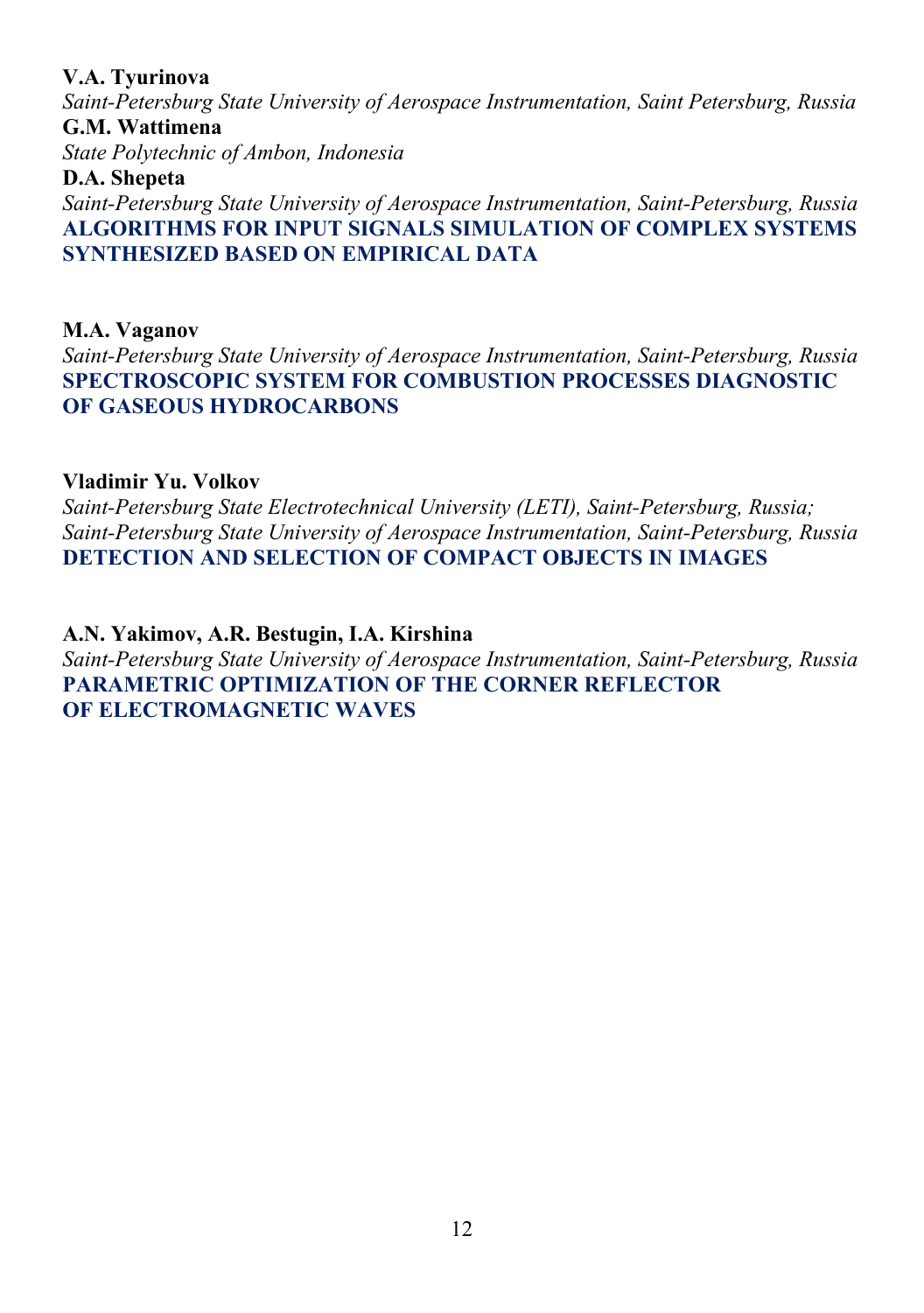#### **MAY 31 (10:00 – 17:00) 1 JUNE (14:00 – 17:00)**

#### **CHAPTER 4. DATA PROCESSING AND TRANSMISSION IN INFORMATION AND TELECOMMUNICATION SYSTEMS**

# **A.S. Adzhemov** *(Member IEEE)***, A.Y. Kudryashova**  *Moscow Technical University of Communications and Informatics, Moscow, Russia*  **DEVELOPMENT OF A GENERAL METHOD FOR EVALUATING THE EFFECTIVENESS OF PRIMARY CODING**

**B.K. Akopyan, A.P. Shepeta**  *Saint-Petersburg State University of Aerospace Instrumentation, Saint-Petersburg, Russia*  **DISTRIBUTION LAW OF THE BLOOD PRESSURE ESTIMATION BASED ON SUFFICIENT STATISTICS** 

**R.R. Belgibaev, D.V. Ivanov** *(Member IEEE)***, V.A. Ivanov, N.V. Ryabova** *(Member IEEE) Volga State University of Technology, Yoshkar-Ola, Russia*  **DEPENDENCE OF THE AVAILABILITY OF RADIO CHANNELS ON THE THRESHOLD LEVEL OF MAN-MADE INTERFERENCES** 

**Sergey V. Bezzateev** *(Member IEEE)***, Svetlana G. Fomicheva, Georgiy A. Zhemelev**  *Saint-Petersburg State University of Aerospace Instrumentation, Saint-Petersburg, Russia*  **QUANTUM CONTROL MECHANISMS OF SUPERDENSE CODING** 

**D.V. Bolotov, M.S. Kuzmin, A.P. Nasaraia, N.V. Pchelkina**  *Moscow Technical University of Communications and Informatics, Moscow, Russia*  **S.N. Kuznetsov**  *MOSTKOM JSC, Ryazan, Russia*  **A METHOD FOR ESTIMATING LOSSES IN A QUANTUM CHANNEL FOR IMPLEMENTING QUANTUM KEY DISTRIBUTION TECHNOLOGY FOR ATMOSPHERIC LASER COMMUNICATION TERMINALS** 

**Anna V. Borisovskaya, Andrey M. Turlikov, Aleksey S. Fonfrygin**  *Saint-Petersburg State University of Aerospace Instrumentation, Saint-Petersburg, Russia*  **NUMERICAL CALCULATION OF RANDOM ACCESS CHARACTERISTICS FOR SENSORS WITH CORRELATED ACTIVATION** 

### **V.A. Burlakova**

*Saint-Petersburg State University of Aerospace Instrumentation, Saint-Petersburg, Russia*  **INVESTIGATION OF THE CHARACTERISTICS OF THE INTERNAL STAGE OF THE CONCATENATED CODING SCHEME FOR MULTILEVEL FLASH MEMORY**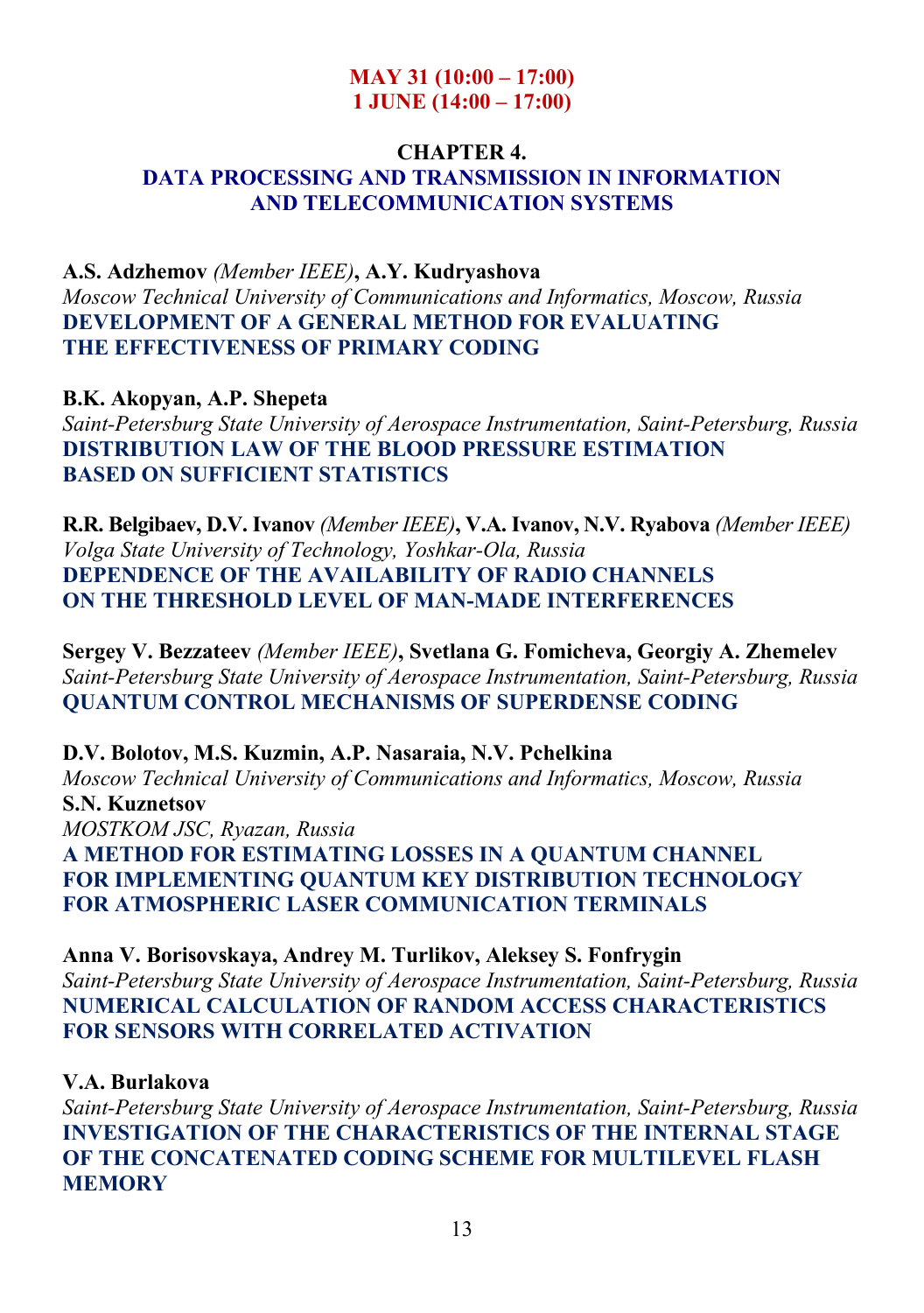# **O.G. Chertova, D.S. Chirov** *(Member IEEE)*

*Moscow Technical University of Communications and Informatics, Moscow, Russia*  **DEVELOPMENT PROSPECTS OF THE ERA-GLONASS SYSTEM** 

**Yuri Choni** *(Member IEEE)***, Anatoly Dardymov**  *Kazan National Research Technical University – KAI, Kazan, Russia*  **RECONSTRUCTION OF A DISTORTED REFLECTOR OF A LARGE HYBRID SATELLITE ANTENNA BY PROCESSING ITS SIGNALS FROM A TERRESTRIAL SOURCE** 

# **Dmitry Dikarev, Alexei Davydov, Alexander Maltsev**

*Lobachevsky University, Nizhny Novgorod, Russia*  **PHASE NOISE ROBUST CODE BLOCK MAPPING FOR SUB-THZ SYSTEM WITH DFT-S-OFDM** 

**S.N. Eliseev** 

*Moscow Technical University of Communications and Informatics, Moscow, Russia*  **L.N. Filimonova** 

*Povolzhskiy State University of Telecommunications and informatics (PSUTI), Samara, Russia* 

**CENSORING FADING IN THE REPORTING CHANNEL OF SPECTRUM SENSING SYSTEMS** 

**Gregory A. Ermolaev, Olesya V. Bolkhovskaya and Alexander A. Maltsev**  *Lobachevsky University, Nizhny Novgorod, Russia*  **MULTI-SLOT TRANSMISSION WITH EFFECTIVE FREQUENCY HOPPING AND DMRS BUNDLING FOR 5G NR COVERAGE ENHANCEMENT** 

**V.G. Eryshov, D.V. Ilina** 

*Saint-Petersburg State University of Aerospace Instrumentation, Saint-Petersburg, Russia*  **MARKOV MODEL OF THE COMPUTER INTELLIGENCE PROCESS THAT PROVIDES UNAUTHORIZED ACCESS AND OBTAINING CONFIDENTIAL INFORMATION FROM INFORMATION SYSTEMS OF ORGANIZATIONS** 

**D.V. Gadasin, A.V. Shvedov, O.G. Klygina** 

*Moscow Technical University of Communications and Informatics, Moscow, Russia*  **ORGANIZATION OF INTERACTION BETWEEN THE CONCEPT OF FOG COMPUTING AND SEGMENT ROUTING FOR THE PROVISION OF IOT SERVICES IN SMART GRID NETWORKS**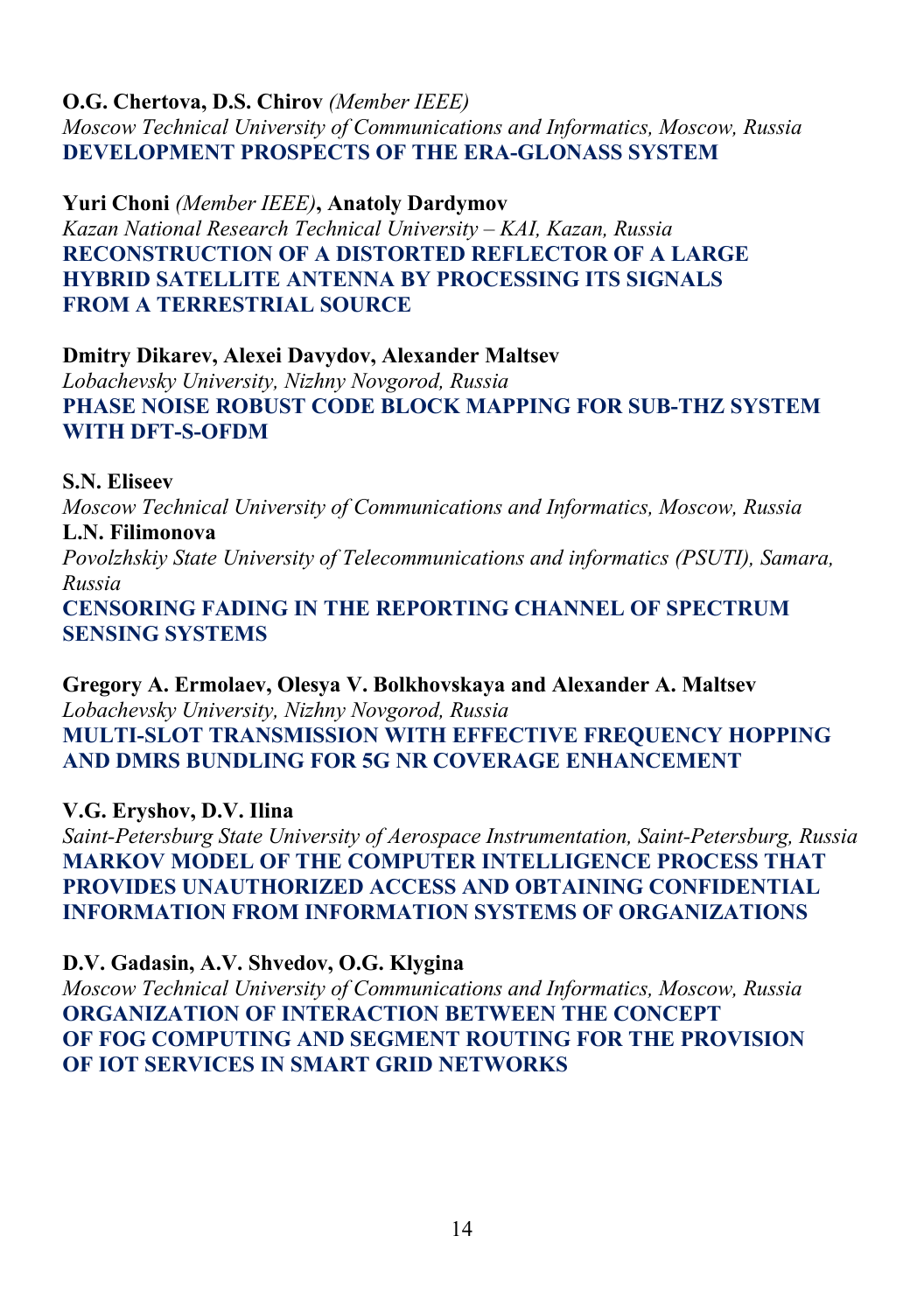**B.G. Ibrahimov** *(Member IEEE)***, M.Y. Orujova** *(Member IEEE)***, Z.A. Ismaylov** *(Member IEEE) Azerbaijan Technical University, Baku, Azerbaijan*  **I.M. Mammadov** *(Member IEEE) Azerbaijan Technological University, Ganja, Azerbaijan*  **ABOUT ONE PROBLEM OF CONTROL NETWORK AND CHANNEL RESOURCES IN COMMUNICATION NETWORKS DURING PROCESSING USEFUL AND SERVICE MESSAGE SIGNALS** 

**M.N. Isaeva, A.A. Ovchinnikov** *(Member IEEE) Saint-Petersburg State University of Aerospace Instrumentation, Saint-Petersburg, Russia*  **ABOUT ONE METHOD OF CONSTRUCTING A CODE-BASED CRYPTOSYSTEM BASED ON QUASI-CYCLIC CODES** 

**Dmitry Ivanov** *(Member IEEE)***, Vladimir Ivanov, Natalya Ryabova** *(Member IEEE)***, Nikita Konkin, Vladimir Ovchinnikov** 

*Volga State University of Technology, Yoshkar-Ola, Russia*  **METHOD FOR DETECTING MODES OF RECEIVED ECHO SIGNAL ON IMAGE OF IONOGRAM OF RADIO SOUNDING WITH THE USE OF MACHINE LEARNING** 

**Dmitriy K. Kim**  *Narxoz University, Almaty, Kazakhstan*  **Georgi D. Georgiev**  *3K Solar Corporation, Varna, Bulgaria* 

**Natalya V. Markovskaya** 

*Saint-Petersburg State University of Aerospace Instrumentation, Saint-Petersburg, Russia*  **A MODEL OF RANDOM MULTIPLE ACCESS IN UNLICENSED SPECTRUM SYSTEMS** 

**A.B. Kondybayeva, E.A. Kalashnikov** 

*National University of Science and Technology MISiS, Moscow, Russia*  **RECOMMENDER SYSTEMS IN THE DESIGN OF SOFTWARE ARCHITECTURE SELECTION TOOLS Data processing and transmission in information and telecommunication systems** 

**V.V. Kos'yanchuk, N.I. Sel'vesyuk, V.M. Novikov, A.Yu. Chekin**  *Federal State Unitary Enterprise State Research Institute of Aviation Systems (GosNIIAS), Moscow, Russia* 

**D.A. Fofanov**  *ARLI spetstechnika LLC, Moscow, Russia*  **ARCHITECTURE OF A FAULT-TOLERANT INFORMATION-SENSOR NETWORK OF HIGH-SPEED ROTARY-WING AIRCRAFT**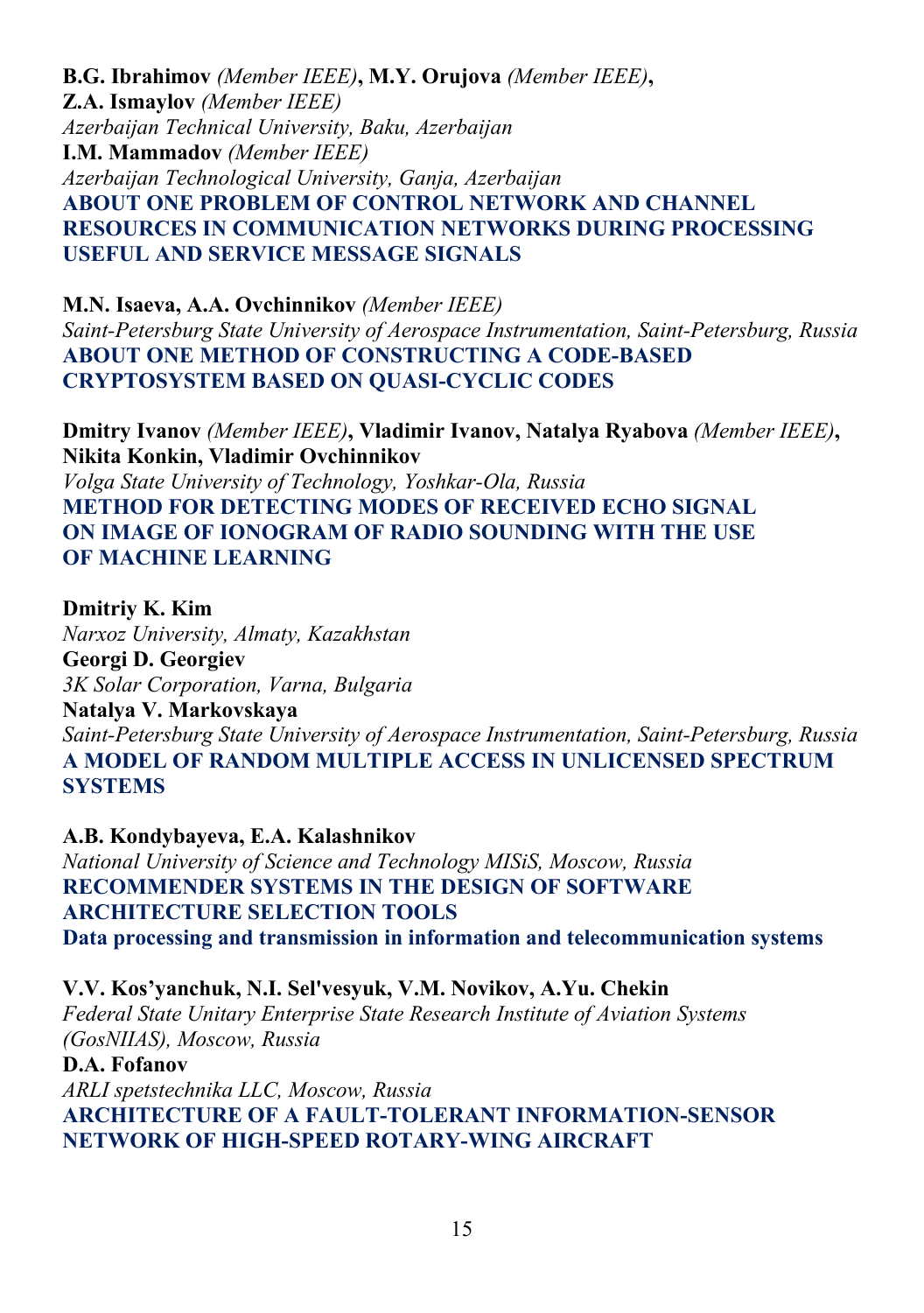# **Galina M. Kovreginа, Yuliana A. Novikova, Maksim B. Ryzhikov**

*Saint-Petersburg State University of Aerospace Instrumentation, Saint-Petersburg, Russia*  **DETECTION OF UNMANNED AERIAL VEHICLES IN THE X-BAND RADAR WITH AN AVERAGE PULSE REPETITION RATE** 

**A.F. Kryachko** *(Member IEEE)***, M.E. Neveykin** 

*Saint-Petersburg State University of Aerospace Instrumentation, Saint-Petersburg, Russia*  **ITERATIVE ALGORITHMS FOR ESTIMATING THE ANGULAR COORDINATE OF THE TARGET** 

# **A.Y. Kudryashova, A.S. Adzhemov** *(Member IEEE)*

*Moscow Technical University of Communications and Informatics, Moscow, Russia*  **INVESTIGATION OF CODING VALUES OF SIGNAL SAMPLES DURING ANALOG-TO-DIGITAL CONVERSION** 

# **I.M. Lerner, R.R. Fayzullin, R.F. Zaripov, V.L. Odintsov**

*Kazan National Research Technical University n.a. A.N. Tupolev – KAI (KNRTU-KAI), Kazan, Russia* 

**TO SOFTWARE IMPLEMENTATION ANALYTICAL METHOD FOR ESTIMATING THE PARAMETERS OF A FREQUENCY MIXTURE WITHOUT COMBINATION FREQUENCIES. SECOND CASE** 

# **I.V. Mazhnik, V.F. Mikhailov**

*Saint-Petersburg State University of Aerospace Instrumentation, Saint-Petersburg, Russia*  **THE INFLUENCE OF LATERAL WAVES ON THE RADIO TECHNICAL CHARACTERISTICS OF A RECTANGULAR WAVEGUIDE WITH THERMAL PROTECTION** 

# **V.F. Mikhailov**

*Saint-Petersburg State University of Aerospace Instrumentation, Saint-Petersburg, Russia*  **COMPUTATIONAL APPROACH TO EVALUATING THE CHARACTERISTICS OF AN ONBOARD ANTENNA WITH COMPLEX THERMAL PROTECTION** 

**V.A. Mylnikov, S.V. Bezzateev** *(Member IEEE) Saint-Petersburg State University of Aerospace Instrumentation, Saint-Petersburg, Russia*  **N.V. Mylnikov**  *St. Petersburg State University, St. Petersburg, Russia*  **MODELING THE SECURITY SYSTEM OF THE CLOUD IOT PLATFORM OF AN SMART SUPERMARKET** 

# **Oleg Nesterenkov, Artem Chemodanov, Andrey Turlikov**  *Saint-Petersburg State University of Aerospace Instrumentation, Saint-Petersburg, Russia*  **DELAY ANALYSIS OF MASSIVE UNSOURCED ALOHA-BASED PROTOCOLS WITH USER AUTHENTICATION**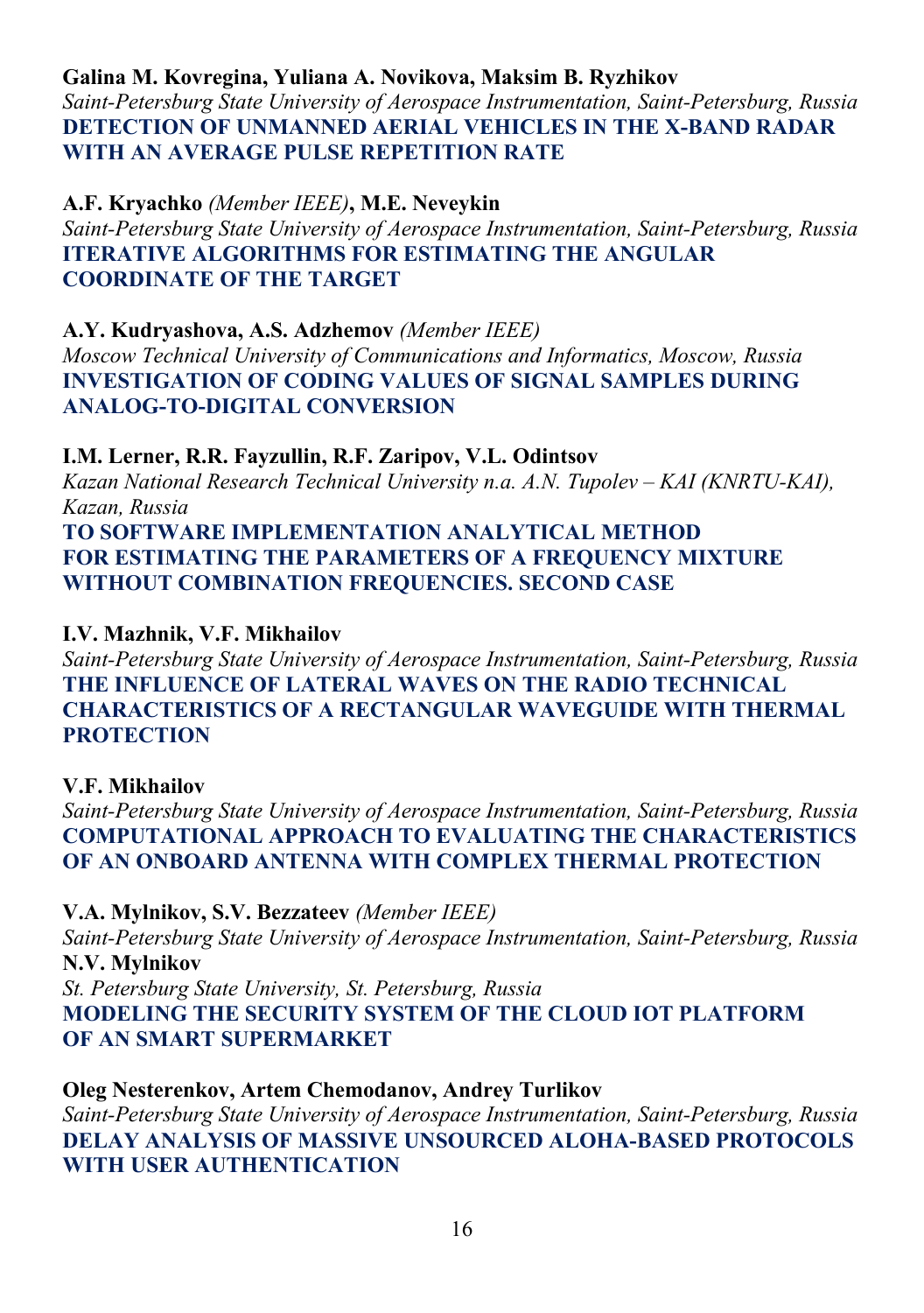# **V.M. Novikov, N.I. Selvesyuk**

*State Research Institute of Aviation Systems, Moscow, Russia*  **V.L. Olenev**  *Saint-Petersburg State University of Aerospace Instrumentation, Saint-Petersburg, Russia*  **A.M. Solovyov** 

*JSC «Concern «Sozvezdie», Voronezh, Russia* 

**M.E. Semenov**  *Military Educational Scientific Center of Air Forces, Voronezh, Russia*  **DETERMINISTIC REAL-TIME OPTICAL NETWORK** 

**Yuliana A. Novikova, Maksim B. Ryzhikov, Valeriy N. Kovregin**  *Saint-Petersburg State University of Aerospace Instrumentation, Saint-Petersburg, Russia*  **IMPLEMENTATION OF UNAMBIGUOUS ESTIMATION OF ANGULAR COORDINATES IN MONOPULSE RADARS USING AN ADDITIONAL ANTENNA** 

**A.A. Ovchinnikov** *(Member IEEE)***, A.A. Fominykh** 

*Saint-Petersburg State University of Aerospace Instrumentation, Saint-Petersburg, Russia*  **A TWO-STAGE DECODING BASED ON ITERATIVE BOUNDED DISTANCE APPROACH** 

**Vladislav V. Pinchukov, Anton Yu. Poroykov, Ekaterina V. Shmatko, Artem D. Bogachev, Nikita Yu. Sivov** 

*National Research University "Moscow Power Engineering Institute", Moscow, Russia*  **COMPARISON OF THE NEURAL NETWORKS WITH CROSS-CORRELATION ALGORITHM FOR THE DISPLACEMENTS ON IMAGES ESTIMATION** 

# **V.A. Ryndyuk**

*Saint-Petersburg State University of Aerospace Instrumentation, Saint-Petersburg, Russia*  **Y. S. Varakin, E. A. Pisarenko**  *Pyatigorsk State University, Pyatigorsk, Russia*  **NEW ARCHITECTURE OF TRANSFORMER NETWORKS FOR GENERATING NATURAL DIALOGUES** 

**Maksim B. Ryzhikov, Valeriy N. Kovregin, Yuliana A. Novikova** 

*Saint-Petersburg State University of Aerospace Instrumentation, Saint-Petersburg, Russia*  **SELECTION OF PULSE REPETITION FREQUENCY IN RADAR FOR FLIGHT PREDICTION TO DETECT FLIGHT TRAJECTORIES OF SMALL AIRCRAFT AND UNMANNED AERIAL VEHICLES AT LOW ALTITUDES** 

# **Darya D. Savelyeva, Tatiana M. Tatarnikova**

*Saint-Petersburg State University of Aerospace Instrumentation, Saint-Petersburg, Russia*  **INTERNET OF THINGS TRAFFIC CONSUMPTION CONTROL SYSTEM**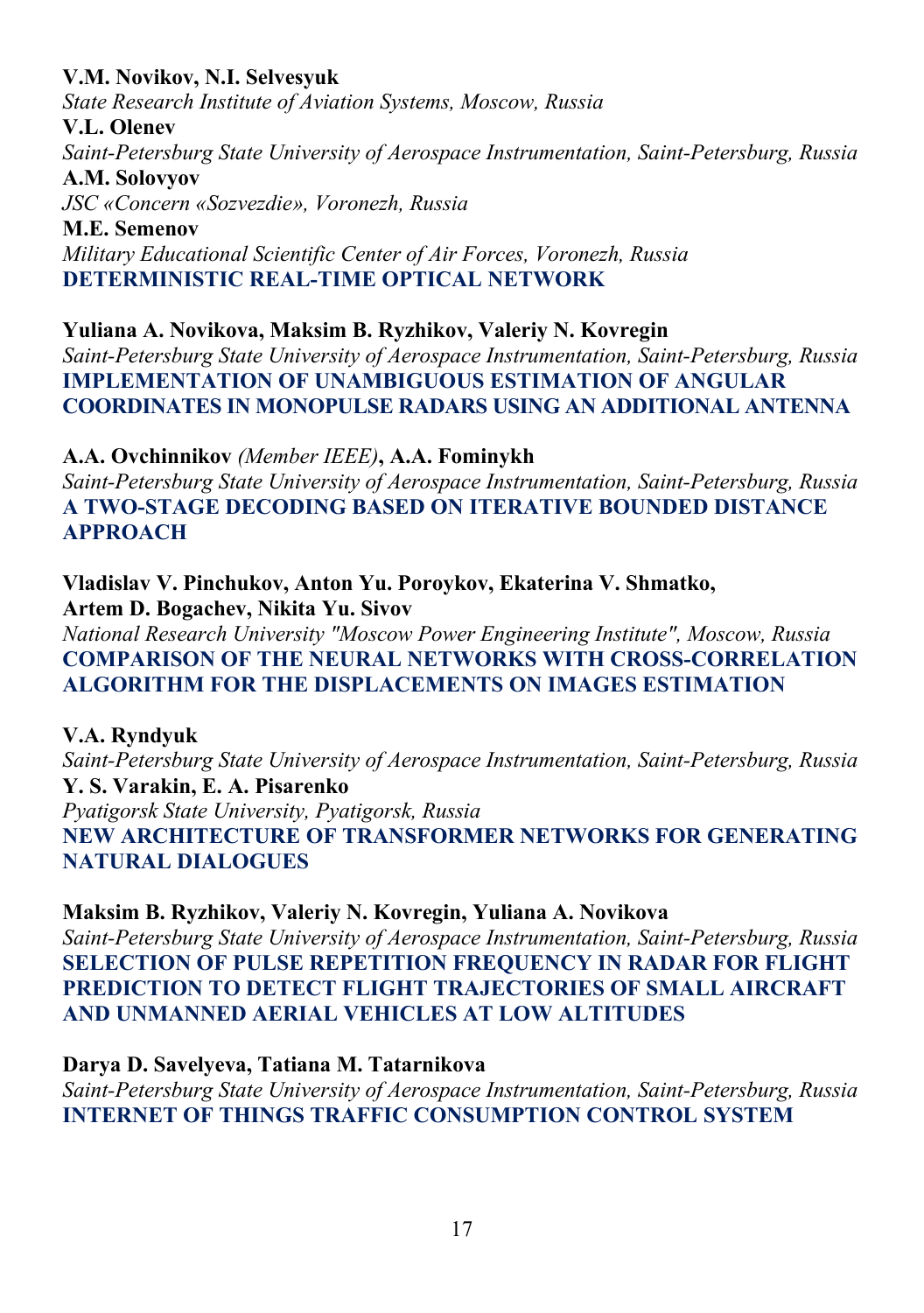#### **A.M. Sergeev**

*Saint-Petersburg State University of Aerospace Instrumentation, Saint-Petersburg, Russia*  **ON AN APPROACH TO THE COMPUTATION OF QUASI-ORTHOGONAL CYCLIC MATRICES AS THE BASIS OF CODES** 

**Victor A. Sergeev, Olesya V. Bolkhovskaya, Alexander A. Maltsev**  *Lobachevsky University, Nizhny Novgorod, Russia*  **TESTING THE HYPOTHESIS OF A PLANE WAVEFRONT OF A SIGNAL RECEIVED BY A MULTI-ELEMENT ANTENNA ARRAY** 

### **M.B. Sergeeva, V.V. Voskobovich, A.M. Kukharenko**

*Moscow Technical University of Communications and Informatics, Moscow, Russia*  **DATA PROCESSING IN INDUSTRIAL INTERNET OF THINGS (IIOT) APPLICATIONS** 

### **O.I. Sheluhin, S.Y. Rybakov, A.V. Vanyushina**

*Moscow Technical University of Communications and Informatics, Moscow, Russia*  **DETECTION OF NETWORK ANOMALIES WITH THE METHOD OF FIXING JUMPS OF THE FRACTAL DIMENSION IN THE ONLINE MODE** 

### **Elena A. Suvorova**

*Saint-Petersburg State University of Aerospace Instrumentation, Saint-Petersburg, Russia*  **AN APPROACH TO DESIGNING HETEROGENEOUS NETWORKS FOR HIGH PERFORMANCE COMPUTING SYSTEMS BASED ON A UNIFIED RECON-FIGURABLE ROUTER CORE** 

### **Tatiana M. Tatarnikova, Aleksander V. Sverlikov**

*Saint-Petersburg State University of Aerospace Instrumentation, Saint-Petersburg, Russia*  **METHODOLOGY FOR DETECTING ANAMALIES IN THE TRAFFIC OF THE INTERNET OF THINGS** 

### **Ioanis I. Triandafilidi, Tatiana M. Tatarnikova**

*Saint-Petersburg State University of Aerospace Instrumentation, Saint-Petersburg, Russia*  **Anton S. Poponin** 

*Saint Petersburg State University of Telecommunications, Saint-Petersburg, Russia*  **SPEECH SYNTHESIS SYSTEM FOR PEOPLE WITH DISABILITIES** 

### **Alina M. Veresova, Andrei A. Ovchinnikov** *(Member IEEE)*

*Saint-Petersburg State University of Aerospace Instrumentation, Saint-Petersburg, Russia*  **COMPARISON OF THE PROBABILITY OF REED – SOLOMON AND LDPC CODES DECODING ERROR IN THE GILBERT – ELLIOTT CHANNEL**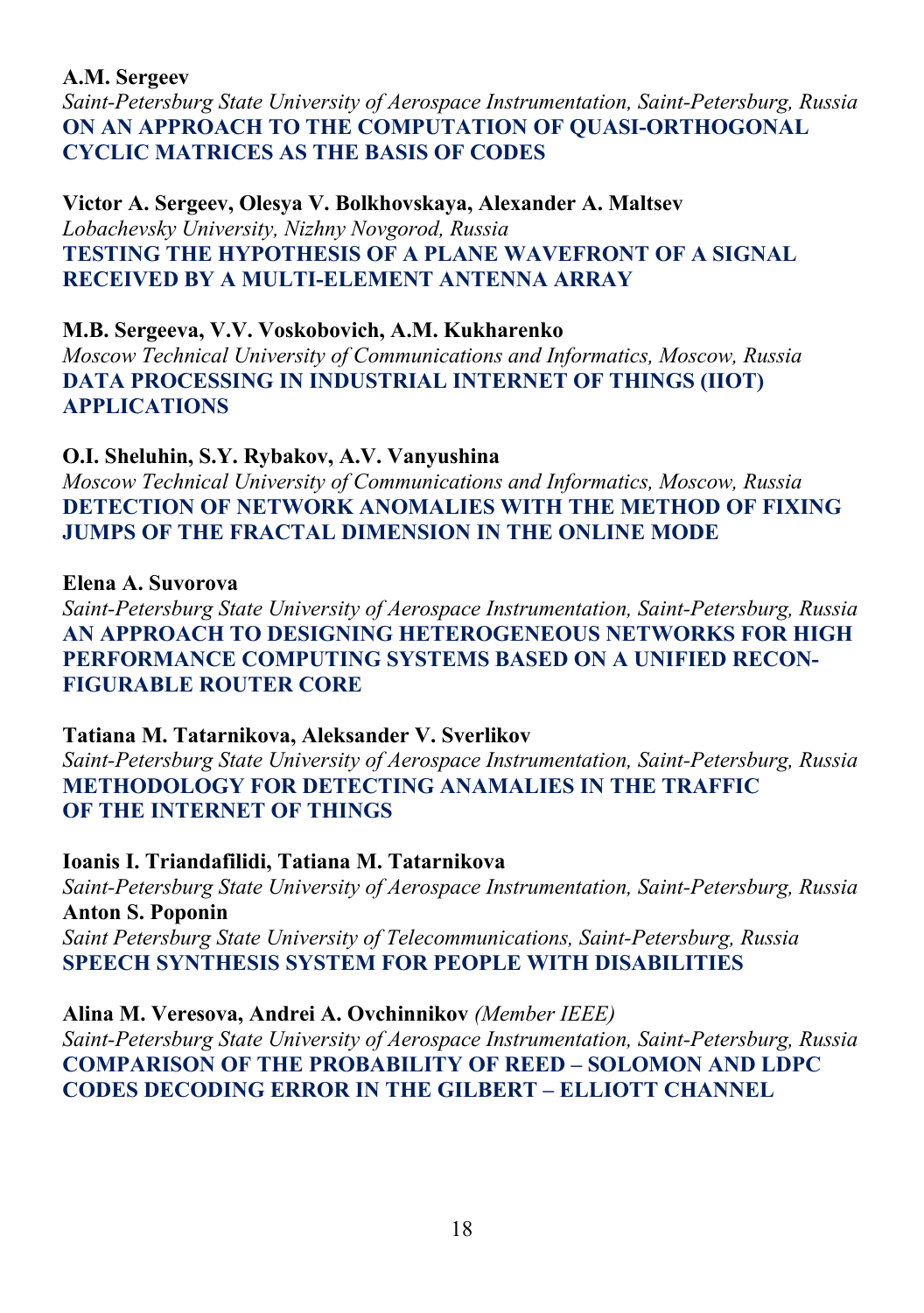# **Yuriy Vyboldin**

*Saint-Petersburg Mining University, Saint Petersburg, Russia*  **Sergey Malinin**  *Saint-Petersburg State University of Aerospace Instrumentation, Saint-Petersburg, Russia*  **GENERALIZING THE ANALYTICAL CALCULATION OF THE ENERGY SPECTRUM OF A PSEUDORANDOM PULSE SEQUENCE** 

**N.A. Yankovskii, K.V. Afanasev, A.Y. Kolesnikova, N.V. Stepanov**  *Saint-Petersburg State University of Aerospace Instrumentation, Saint-Petersburg, Russia*  **ENHANCED ALGORITHM FOR DYNAMIC CHANGING OF FRAME SIZE IN RADIO FREQUENCY IDENTIFICATION SYSTEMS** 

**Elnur S. Yusifov, Irina S. Sineva** *(Member IEEE) Moscow Technical University of Communications and Informatics, Moscow, Russia*  **AN INTELLIGENT SYSTEM FOR ASSESSING THE EMOTIONAL CONNOTATION OF TEXTUAL STATEMENTS**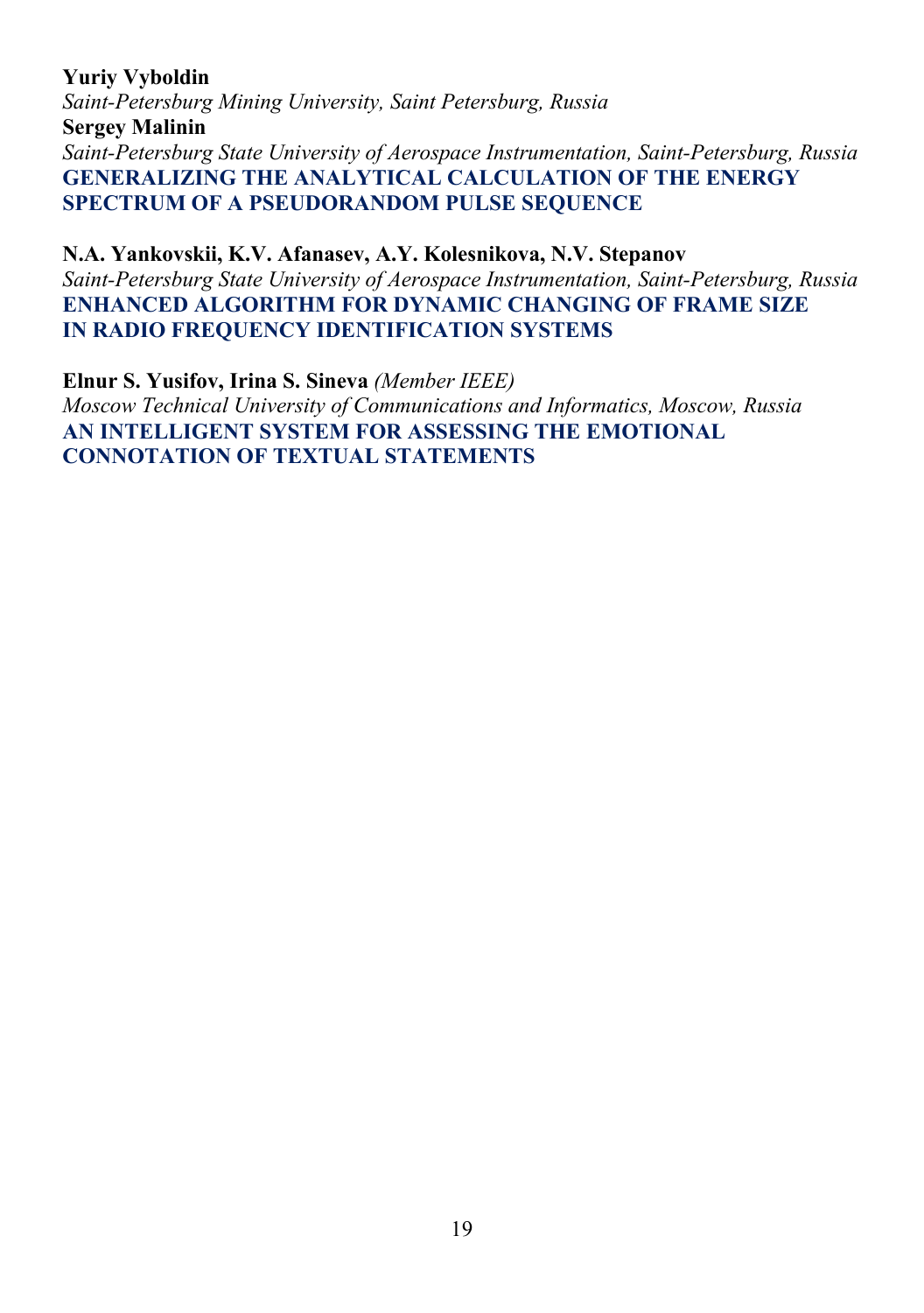#### **MAY 31 (10:00 – 13:00)**

# **CHAPTER 6. ELECTROMECHANICS AND CONTROL SYSTEMS**

#### **O.M. Filonov, P.A. Okin**

*Saint-Petersburg State University of Aerospace Instrumentation, Saint-Petersburg, Russia*  **APPLICATION OF SIMOX TECHNOLOGY FOR PARAMETRIC CORRECTION OF RESONANT MEMS** 

**Victor A. Golubkov, Andrey G. Fedorenko, Elizaveta Yu. Vataeva, Sergey Yu. Melnikov**  *Saint-Petersburg State University of Aerospace Instrumentation, Saint-Petersburg, Russia*  **THE PROCESS OF DIAGNOSING THE INTENSITY OF STEADY – STATE WEAR OF FRICTION UNITS MATERIALS**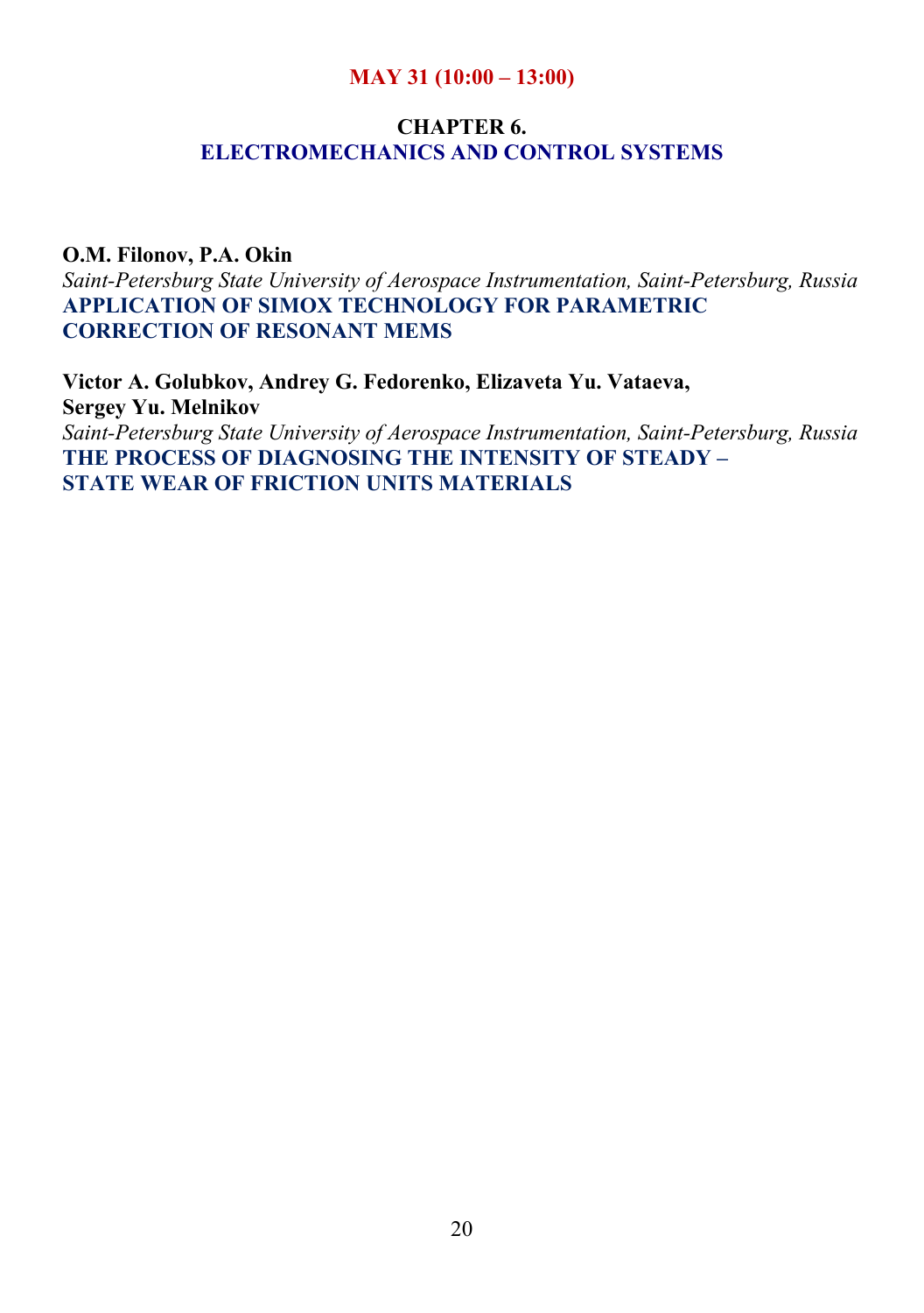### **1 JUNE (10:00 – 13:00)**

# **CHAPTER 7. MICROELECTRONIC EMBEDDED SYSTEMS**

**Sergey V. Bogoslovsky, Alexander R. Zhezherin, Vladimir V. Perliouk**  *Saint-Petersburg State University of Aerospace Instrumentation, Saint-Petersburg, Russia*  **DEVELOPMENT AND RESEARCH OF A SURFACTANT SENSOR FOR MEASURING MECHANICAL DEFORMATION** 

**S.I. Shershnev, M.A. Vaganov** 

*Saint-Petersburg State University of Aerospace Instrumentation, Saint-Petersburg, Russia*  **IMPROVING THE CHARACTERISTICS OF DIRECTIONAL MICROSTRIP COUPLERS USING LOW-TEMPERATURE CERAMICS TECHNOLOGY**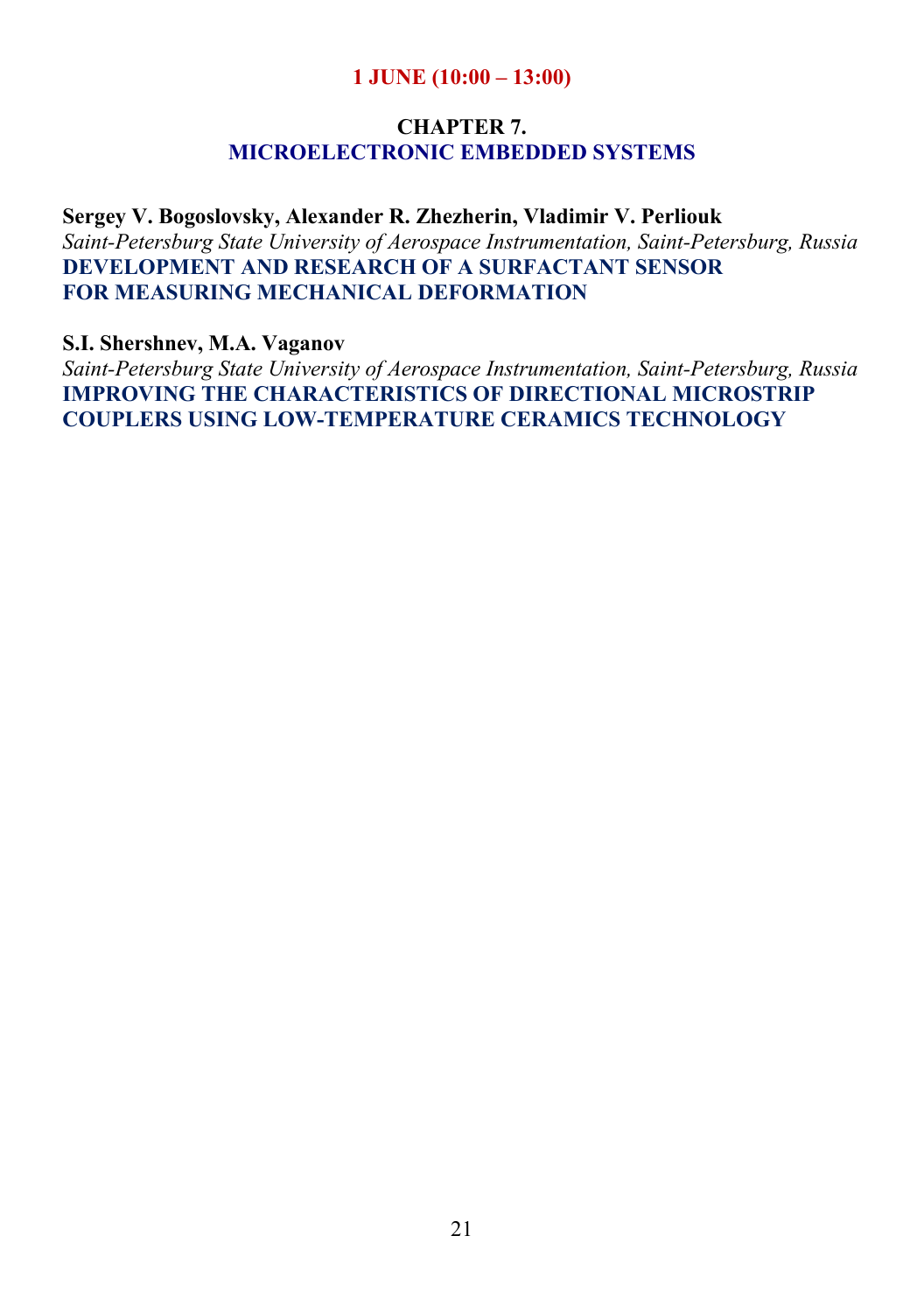# **1 JUNE (10:00 – 13:00)**

#### **CHAPTER 8.**

# **MODELING AND SITUATIONAL QUALITY MANAGEMENT IN ELECTRONICS AND INSTRUMENTATION**

### **Alexander V. Chabanenko** *(Member IEEE)*

*Saint-Petersburg State University of Aerospace Instrumentation, Saint-Petersburg, Russia*  **METHODS OF MODELING ADDITIVE PROCESSES OF LAYER-BY-LAYER CONSTRUCTION OF THE OBJECT** 

**E.A. Frolova, V.A. Tushavin, A.S. Tur**  *Saint-Petersburg State University of Aerospace Instrumentation, Saint-Petersburg, Russia*  **PROACTIVE QUALITY MANAGEMENT OF THE COMPONENT PROCUREMENT PROCESS** 

**Abdulmusavvir A. Karimov**  *Moscow Polytechnic University, Moscow, Russia*  **Khusen Kh. Begimov**  *Tajik State Pedagogical University Named after Sadriddin Aini, Dushanbe, Tajikistan*  **Dilshod Ch. Ravshanov** *(Member IEEE) Tajik Technical University named after Academician M.S. Osimi, Dushanbe, Tajikistan*  **IMPLEMENTATION OF A POWER DIVIDER WITH REDUCED DIMENSIONS IN PLANAR DESIGN** 

**Sergey V. Kozlov**  *Federal Research Center "Computer Science and Control" Russian Academy of Sciences, Moscow, Russia*  **Alexander N. Kubankov** 

*Moscow Technical University of Communications and Informatics, Moscow, Russia* 

**Alexander P. Shabanov**  *Federal Research Center "Computer Science and Control" Russian Academy of Sciences, Moscow, Russia* 

**SOFTWARE-DEFINED NETWORKING MODEL FOR UNMANNED SYSTEMS PROJECTS** 

**Chorshanbe B. Ravshanov, Dilshod Ch. Ravshanov** *(Member IEEE) Tajik Technical University Named after Academician M.S. Osimi, Dushanbe, Tajikistan*  **Abdulmusavvir A. Karimov**  *Moscow Polytechnic University, Moscow, Russia*  **DESIGN OF A MINIATURE AND BROADBAND MICROWAVE POWER DIVIDER**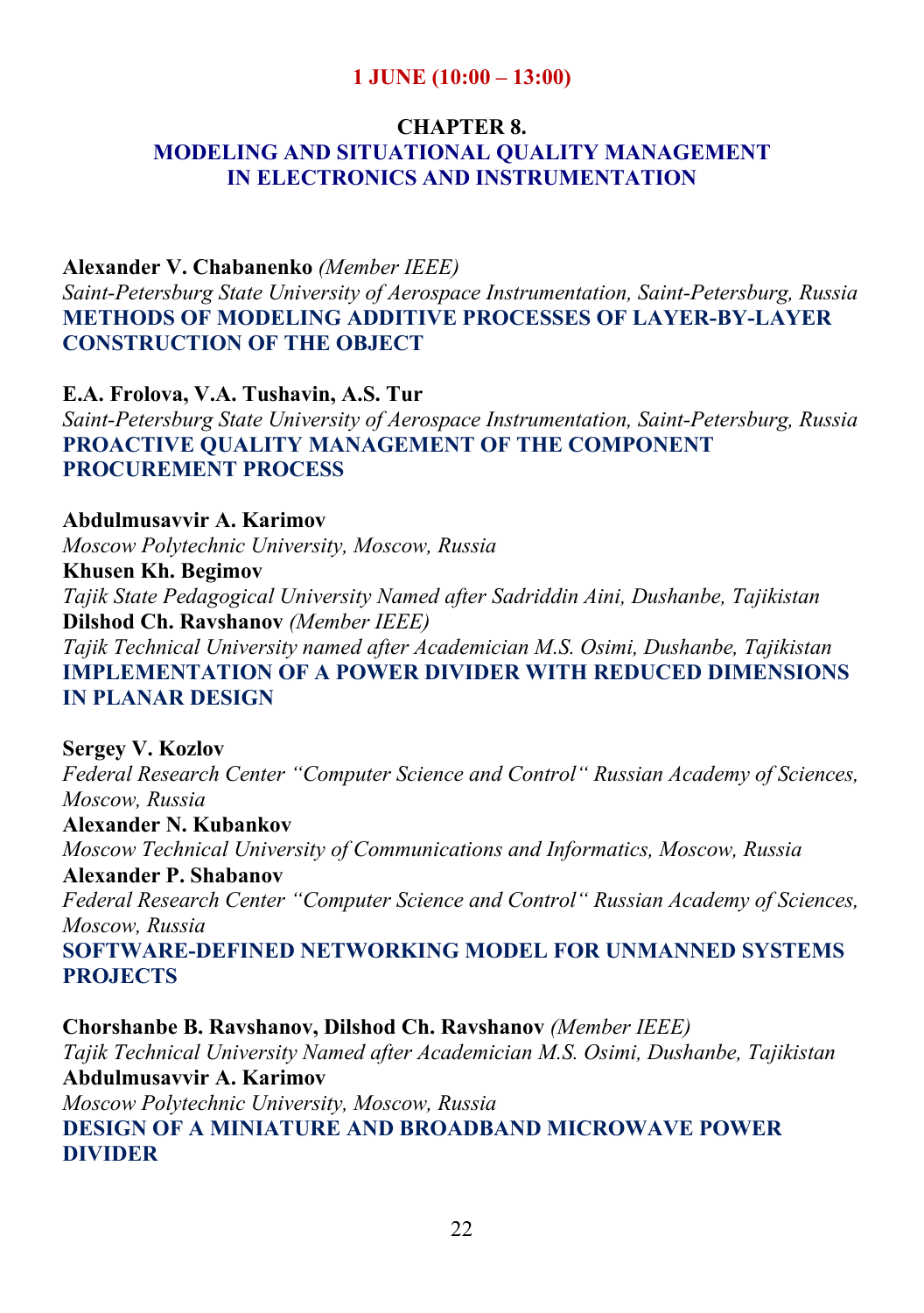**Dilshod Ch. Ravshanov** *(Member IEEE)***, Rajab Sh. Umaralizoda**  *Tajik Technical University named after Academician M.S. Osimi, Dushanbe, Tajikistan*  **Evgeniy Β. Bablyuk, Abdulmusavvir A. Karimov**  *Moscow Polytechnic University, Moscow, Russia*  **MODELING OF A MINIATURE DIRECTIONAL COUPLER ON PLANAR STRUCTURES** 

**Elizaveta A. Skorniakova** *(Member IEEE) Saint-Petersburg State University of Aerospace Instrumentation, Saint-Petersburg, Russia*  **Vasiliy M. Vasykov, Sergey A. Meshkov**  *Baltic State Technical University «VOENMEH» named after D.F. Ustinov, Saint-Petersburg, Russia*  **FEATURES OF COMPONENTS REQUIRED NUMBER CALCULATION PROCESS FOR MANUFACTURING FLEXIBILITY ENSURING** 

**Aleksandr O. Smirnov, Eugene A. Frolov** 

*Saint-Petersburg State University of Aerospace Instrumentation, Saint-Petersburg, Russia*  **ON A METHOD FOR CONSTRUCTING SOLUTIONS TO EQUATIONS OF NONLINEAR OPTICS** 

**Anna S. Stepashkina, Kirill V. Zolotukhin, Ekanetrina A. Gushchina, Olga V. Chuprinova** 

*Saint-Petersburg State University of Aerospace Instrumentation, Saint-Petersburg, Russia*  **REMOTE METHOD FOR CHECKING THE QUALITY OF WELDED JOINTS** 

#### **N.A. Zhilnikova, A.A. Baranova, V.M. Milova**

*Saint-Petersburg State University of Aerospace Instrumentation, Saint-Petersburg, Russia*  **THE METHOD OF REDISTRIBUTION OF TECHNOGENIC LOAD FROM RADIO-ELECTRONIC AND INSTRUMENT-MAKING INDUSTRIES USING ONLINE GEO-INFORMATION SYSTEM**